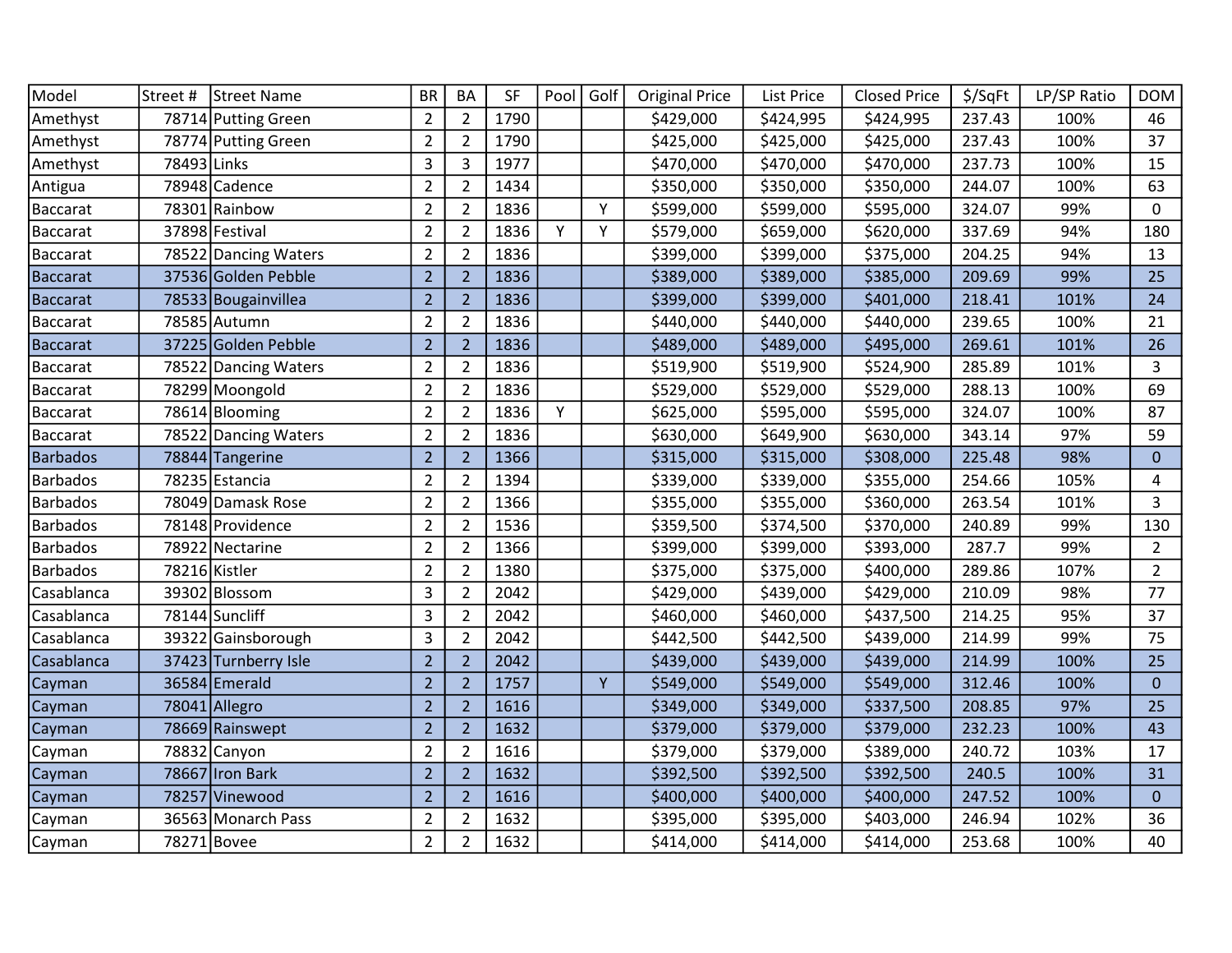| Cayman          |             | 78274 Brookhaven     | 3              | 3              | 1684 |   |   | \$429,000 | \$429,000 | \$429,000 | 254.75 | 100% | 8              |
|-----------------|-------------|----------------------|----------------|----------------|------|---|---|-----------|-----------|-----------|--------|------|----------------|
| Cayman          |             | 78199 Kensington     | $\overline{2}$ | $\overline{2}$ | 1632 |   |   | \$429,000 | \$429,000 | \$440,000 | 269.61 | 103% | 17             |
| Cayman w/casi   |             | 78936 Spirito        | $\overline{3}$ | $\overline{3}$ | 1946 |   |   | \$495,000 | \$495,000 | \$505,000 | 259.51 | 102% | 25             |
| Cayman w/casu   |             | 78903 Stansbury      | 3              | 3              | 1928 |   |   | \$475,000 | \$464,000 | \$450,000 | 233.4  | 97%  | 165            |
| Cristofle       |             | 78430 Prairie Flower | $\overline{2}$ | $\overline{2}$ | 1283 |   |   | \$298,888 | \$287,777 | \$287,777 | 224.3  | 100% | 113            |
| Cristofle       |             | 37395 Purple Shadow  | $\overline{2}$ | $\overline{2}$ | 1283 |   |   | \$299,000 | \$299,000 | \$293,000 | 228.37 | 98%  | 41             |
| Cristofle       |             | 78386 Moongold       | $\overline{2}$ | $\overline{2}$ | 1400 |   |   | \$357,900 | \$354,900 | \$353,000 | 252.14 | 99%  | 35             |
| Dublin          |             | 78946 Edgebrook      | $\overline{2}$ | $\overline{2}$ | 1617 |   |   | \$389,000 | \$389,000 | \$389,000 | 240.57 | 100% | 10             |
| Emerald         |             | 38585 Ryans          | 3              | 2.5            | 2274 |   | Y | \$569,000 | \$569,000 | \$562,500 | 247.36 | 99%  | 16             |
| Emerald         | 78580 Links |                      | 3              | 3              | 2185 |   | Y | \$589,000 | \$589,000 | \$589,000 | 269.57 | 100% | 43             |
| Emerald         |             | 38236 Sunny Days     | 3              | 3              | 2185 |   | Y | \$610,000 | \$610,000 | \$610,000 | 279.18 | 100% | 33             |
| Emerald         |             | 37466 Festival       | 3              | 2.5            | 2029 | Y | Y | \$674,500 | \$674,500 | \$689,000 | 339.58 | 102% | 6              |
| Emerald         |             | 78324 Arbor Glen     | 3              | 2.5            | 2029 |   |   | \$450,000 | \$450,000 | \$440,000 | 216.86 | 98%  | 47             |
| Emerald         |             | 38398 Red Cedar      | 3              | $\overline{3}$ | 2185 |   |   | \$468,000 | \$468,000 | \$473,000 | 216.48 | 101% | 16             |
| Emerald         |             | 78141 Jalousie       | 3              | 3              | 2029 | Y |   | \$525,000 | \$499,500 | \$499,500 | 246.18 | 100% | 78             |
| Emerald         |             | 78591 Gorham         | $\overline{2}$ | $\overline{3}$ | 2167 |   |   | \$519,000 | \$525,000 | \$520,000 | 239.96 | 99%  | 71             |
| Emerald         |             | 78035 Ravencrest     | $\overline{2}$ | 2.5            | 2185 |   |   | \$525,000 | \$525,000 | \$550,000 | 251.72 | 105% | 35             |
| Emerald         |             | 78711 Gorham         | 3              | 2.5            | 2029 |   |   | \$529,900 | \$529,900 | \$550,000 | 271.07 | 104% | 19             |
| Emerald         |             | 78836 Edgebrook      | 3              | $\overline{3}$ | 2185 | Υ |   | \$579,000 | \$579,000 | \$579,000 | 264.99 | 100% | $\overline{2}$ |
| Emerald         |             | 78140 Larbrook       | 3              | 2.5            | 2274 | Y |   | \$639,000 | \$639,000 | \$630,000 | 277.04 | 99%  | 17             |
| Emerald         |             | 78601 Waterfall      | $\overline{3}$ | $\overline{3}$ | 2185 | Ÿ |   | \$625,000 | \$625,000 | \$640,000 | 292.91 | 102% | 14             |
| Fostoria        |             | 78616 Gorham         | $\overline{2}$ | 3              | 1576 |   | Υ | \$470,000 | \$470,000 | \$470,000 | 298.22 | 100% | 0              |
| Fostoria        |             | 38522 Fallbrook      | $\overline{2}$ | $\overline{2}$ | 1576 |   |   | \$439,000 | \$439,000 | \$449,000 | 284.9  | 102% | 25             |
| Fostoria        |             | 38388 Bent Palm      | $\overline{2}$ | $\overline{2}$ | 1576 |   |   | \$429,000 | \$429,000 | \$450,000 | 285.53 | 105% | 5              |
| Fostoria w/casi | 78748 Links |                      | 3              | 3              | 1840 |   | Y | \$569,000 | \$569,000 | \$570,000 | 309.78 | 100% | 26             |
| Fostoria w/casi |             | 38557 Fallbrook      | $\overline{3}$ | $\overline{3}$ | 1840 |   |   | \$449,000 | \$449,000 | \$454,000 | 246.74 | 101% | 25             |
| Fostoria w/casi |             | 38483 Bent Palm      | 3              | 3              | 1888 |   |   | \$599,000 | \$599,000 | \$625,000 | 331.04 | 104% | 29             |
| Fostoria/Morod  |             | 78728 Aguave         | 3              | 3              | 1840 | Υ |   | \$559,000 | \$559,000 | \$585,000 | 317.93 | 105% | 15             |
| Gorham          |             | 78346 Moongold       | $\overline{2}$ | $\overline{2}$ | 1288 |   |   | \$227,000 | \$227,000 | \$241,000 | 187.11 | 106% | 14             |
| Gorham          |             | 37268 Springdale     | $\overline{2}$ | $\overline{2}$ | 1157 |   |   | \$238,000 | \$238,000 | \$242,000 | 209.16 | 102% | 11             |
| Gorham          |             | 78276 Moongold       | $\overline{2}$ | $\overline{2}$ | 1157 |   |   | \$280,000 | \$280,000 | \$275,000 | 237.68 | 98%  | 61             |
| Gorham          |             | 78441 Desert Willow  | $\overline{2}$ | $\overline{2}$ | 1157 |   |   | \$295,000 | \$295,000 | \$285,000 | 246.33 | 97%  | 56             |
| Gorham          |             | 78413 Prairie Flower | $\overline{2}$ | $\overline{2}$ | 1153 |   |   | \$299,500 | \$299,500 | \$297,500 | 258.02 | 99%  | 26             |
| Gorham          |             | 37532 Springdale     | $\overline{2}$ | $\overline{2}$ | 1157 |   |   | \$310,000 | \$310,000 | \$305,000 | 263.61 | 98%  | $\mathbf 0$    |
|                 |             |                      |                |                |      |   |   |           |           |           |        |      |                |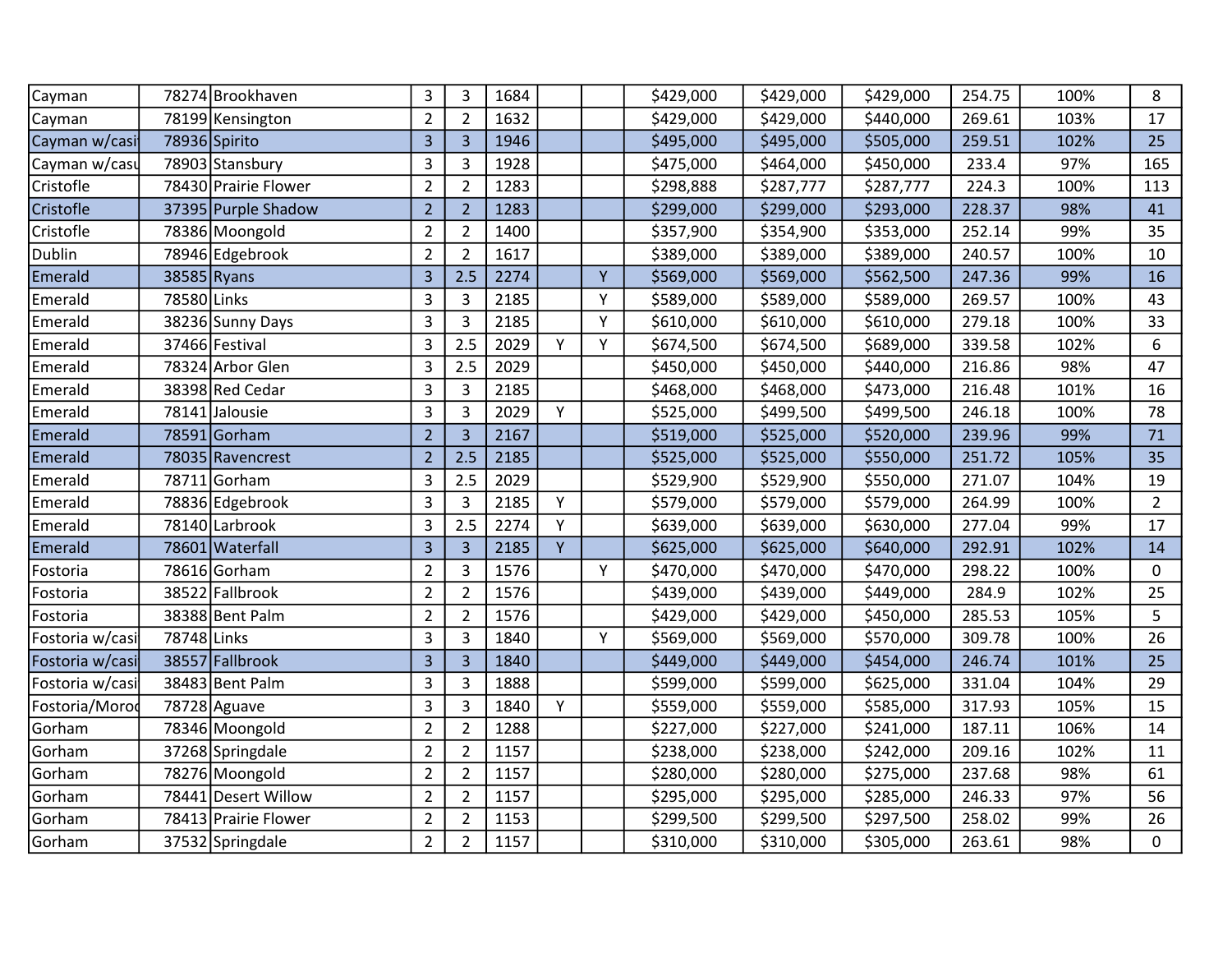| Gorham  | 78399 Moongold       | $\overline{2}$ | $\overline{2}$ | 1157 |   | \$325,000 | \$325,000 | \$325,000 | 280.9  | 100% | 14             |
|---------|----------------------|----------------|----------------|------|---|-----------|-----------|-----------|--------|------|----------------|
| Gorham  | 78286 Moongold       | $\overline{2}$ | $\overline{2}$ | 1283 |   | \$349,000 | \$349,000 | \$349,000 | 272.02 | 100% | 19             |
| Gorham  | 78316 Moongold       | $\overline{2}$ | $\overline{2}$ | 1157 |   | \$350,000 | \$350,000 | \$350,000 | 302.51 | 100% | $\mathbf 0$    |
| Gorham  | 78861 Edgebrook      | $\overline{2}$ | $\overline{2}$ | 1377 |   | \$360,000 | \$360,000 | \$358,200 | 260.13 | 100% | 4              |
| Gorham  | 38550 Orangecrest    | $\overline{2}$ | $\overline{2}$ | 1157 |   | \$369,000 | \$369,000 | \$380,000 | 328.44 | 103% | 23             |
| Hummel  | 78990 Champagne      | $\overline{2}$ | $\overline{2}$ | 1174 |   | \$319,000 | \$319,000 | \$310,000 | 264.05 | 97%  | 31             |
| Hummel  | 78961 Edgebrook      | $\overline{2}$ | $\overline{2}$ | 1194 |   | \$290,000 | \$290,000 | \$345,000 | 288.94 | 119% | 11             |
| Hummel  | 78371 Desert Willow  | $\overline{2}$ | $\overline{2}$ | 1128 |   | \$329,000 | \$329,000 | \$350,000 | 310.28 | 106% | 28             |
| Hummel  | 78390 Prairie Flower | $\overline{2}$ | $\overline{2}$ | 1128 |   | \$325,000 | \$325,000 | \$351,100 | 311.26 | 108% | 29             |
| Hummel  | 78291 Desert Willow  | $\overline{2}$ | $\overline{2}$ | 1240 |   | \$360,000 | \$360,000 | \$362,080 | 292    | 101% | 37             |
| Hummel  | 38767 Burgundy       | $\overline{2}$ | $\overline{2}$ | 1238 |   | \$379,000 | \$379,000 | \$384,000 | 310.18 | 101% | 19             |
| Jensen  | 78877 Chardonnay     | $\overline{2}$ | $\overline{2}$ | 1647 |   | \$335,900 | \$309,900 | \$324,000 | 196.72 | 105% | 92             |
| Jensen  | 78925 Mimosa         | $\overline{2}$ | $\overline{2}$ | 1695 |   | \$399,000 | \$399,000 | \$400,000 | 235.99 | 100% | 19             |
| Jensen  | 78925 Champagne      | $\overline{2}$ | $\overline{2}$ | 1647 |   | \$429,900 | \$429,900 | \$429,900 | 261.02 | 100% | 4              |
| Lalique | 78312 Silver Sage    | $\overline{2}$ | $\overline{2}$ | 1647 |   | \$325,000 | \$325,000 | \$315,000 | 191.26 | 97%  | 111            |
| Lalique | 78277 Willowrich     | $\overline{2}$ | $\overline{2}$ | 1647 |   | \$349,000 | \$349,000 | \$346,000 | 210.08 | 99%  | 36             |
| Lalique | 78588 Bougainvillea  | $\overline{2}$ | $\overline{2}$ | 1647 |   | \$360,000 | \$360,000 | \$380,000 | 230.72 | 106% | $\overline{7}$ |
| Lalique | 78623 Blooming       | $\overline{2}$ | $\overline{2}$ | 1647 | Y | \$425,000 | \$425,000 | \$445,000 | 270.19 | 105% | 47             |
| Lalique | 78333 Prairie Flower | $\overline{2}$ | $\overline{2}$ | 1647 |   | \$449,000 | \$449,000 | \$450,000 | 273.22 | 100% | 33             |
| Lalique | 78529 Waterfall      | $\overline{2}$ | $\overline{2}$ | 1647 |   | \$449,900 | \$449,900 | \$469,000 | 284.76 | 104% | 41             |
| Lanai   | 78790 Palm Tree      | $\overline{2}$ | $\overline{2}$ | 1213 |   | \$293,000 | \$293,000 | \$295,000 | 243.2  | 101% | $\mathbf{1}$   |
| Lanai   | 78337 Brookhaven     | $\overline{2}$ | $\overline{2}$ | 1213 |   | \$325,000 | \$315,000 | \$310,000 | 255.56 | 98%  | 77             |
| Lanai   | 78036 Damask Rose    | $\overline{2}$ | $\overline{2}$ | 1213 |   | \$315,000 | \$315,000 | \$311,500 | 256.8  | 99%  | 46             |
| Lanai   | 78924 Stansbury      | $\overline{2}$ | $\overline{2}$ | 1213 |   | \$324,000 | \$324,000 | \$324,500 | 267.52 | 100% | 0              |
| Lanai   | 78179 Kensington     | $\overline{2}$ | $\overline{2}$ | 1243 |   | \$320,000 | \$320,000 | \$325,000 | 261.46 | 102% | 3              |
| Lanai   | 78769 Cadence        | $\overline{2}$ | $\overline{2}$ | 1213 |   | \$349,900 | \$349,900 | \$355,000 | 292.66 | 101% | 49             |
| Lanai   | 78247 Brookhaven     | $\overline{2}$ | $\overline{2}$ | 1229 |   | \$390,000 | \$390,000 | \$360,000 | 292.92 | 92%  | 46             |
| Lanai   | 78419 Kistler        | $\overline{2}$ | $\overline{2}$ | 1213 |   | \$375,000 | \$379,000 | \$375,000 | 309.15 | 99%  | 10             |
| Lanai   | 78312 Vinewood       | $\overline{2}$ | $\overline{2}$ | 1213 |   | \$339,000 | \$339,000 | \$375,000 | 309.15 | 111% | 19             |
| Lanai   | 35903 Palomino       | $\overline{2}$ | $\overline{2}$ | 1229 |   | \$379,000 | \$379,000 | \$389,000 | 316.52 | 103% | 18             |
| Lanai   | 78967 Stansbury      | $\overline{2}$ | $\overline{2}$ | 1213 |   | \$389,000 | \$389,000 | \$391,000 | 322.34 | 101% | 14             |
| Lanai   | 39122 Narcissus      | $\overline{2}$ | $\overline{2}$ | 1213 |   | \$399,000 | \$399,000 | \$399,000 | 328.94 | 100% | 39             |
| Lanai   | 78327<br>Brookhaven  | $\overline{2}$ | $\overline{2}$ | 1229 |   | \$389,900 | \$389,900 | \$400,000 | 325.47 | 103% | 28             |
| Lanai   | 78242 Vinewood       | $\overline{2}$ | $\overline{2}$ | 1229 |   | \$449,000 | \$449,000 | \$435,000 | 353.95 | 97%  | 53             |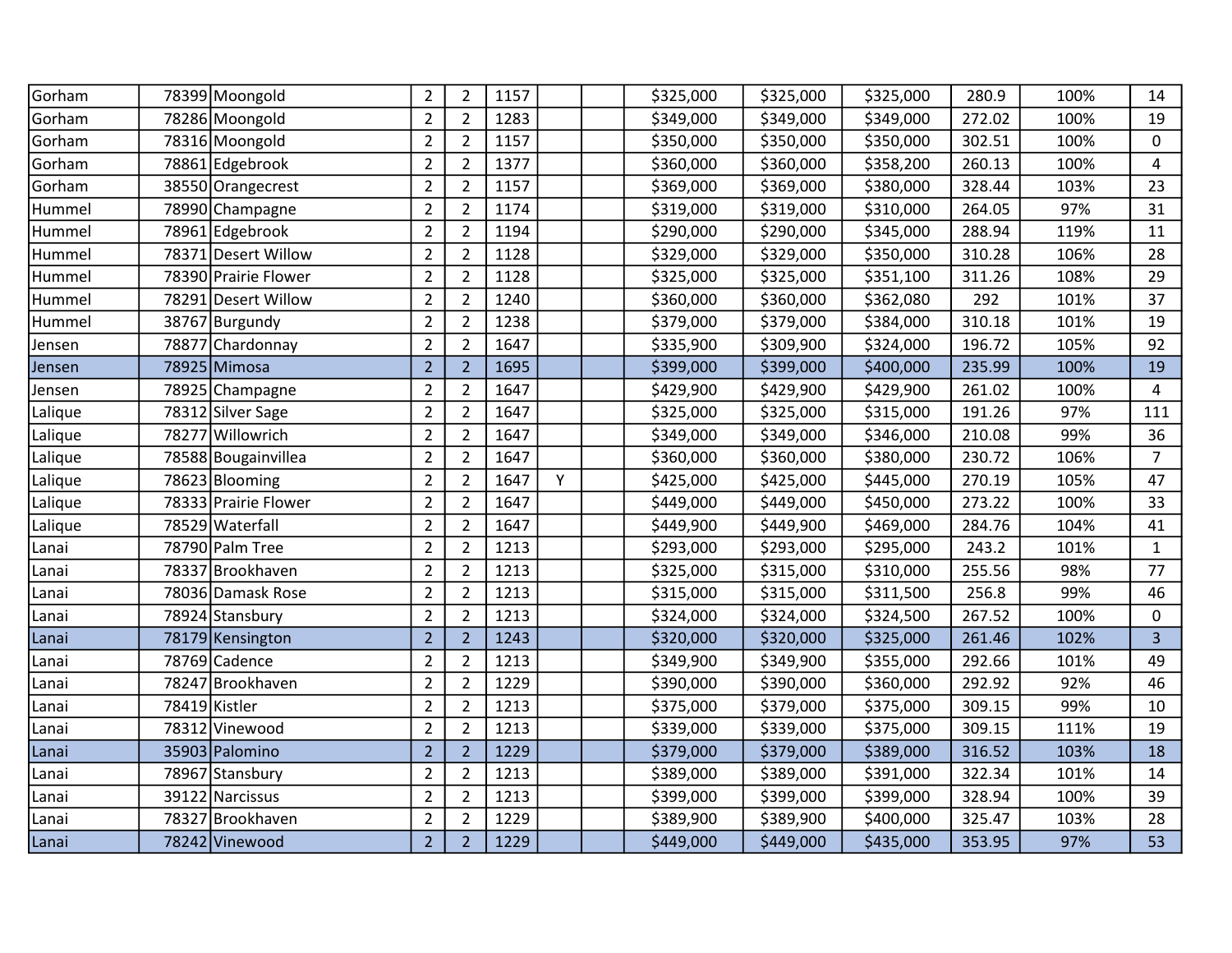| Lanai          |              | 78346 Kistler          | $\overline{2}$           | $\overline{2}$ | 1213 | Υ |   | \$439,000   | \$439,000   | \$445,000   | 366.86 | 101% | $\overline{2}$ |
|----------------|--------------|------------------------|--------------------------|----------------|------|---|---|-------------|-------------|-------------|--------|------|----------------|
| Lenox          | 78790 Links  |                        | $\overline{2}$           | $\overline{2}$ | 1730 |   | Y | \$569,000   | \$569,000   | \$575,000   | 332.37 | 101% | 24             |
| Lenox          | 78922        | Fountain Hills         | $\overline{2}$           | $\overline{2}$ | 1722 |   |   | \$367,000   | \$367,000   | \$363,330   | 210.99 | 99%  | 31             |
| Lenox          |              | 78969 Naranja          | $\overline{2}$           | $\overline{2}$ | 1730 |   |   | \$410,000   | \$410,000   | \$416,000   | 240.46 | 101% | 19             |
| Lenox          |              | 78304 Rainbow          | $\overline{2}$           | $\overline{2}$ | 1730 |   |   | \$429,900   | \$429,900   | \$429,900   | 248.5  | 100% | 54             |
| Lenox          | 38601        | Brandywine             | $\overline{2}$           | $\overline{2}$ | 1730 |   |   | \$450,000   | \$450,000   | \$450,000   | 260.12 | 100% | 0              |
| Lenox          |              | 38286 Brandywine       | $\overline{2}$           | $\overline{2}$ | 1730 | Y |   | \$479,000   | \$499,000   | \$500,000   | 289.02 | 100% | 45             |
| Lenxon         |              | 78093 Foxbrook         | $\overline{2}$           | $\overline{2}$ | 1730 |   |   | \$449,000   | \$449,000   | \$454,000   | 262.43 | 101% | 3              |
| Limoges        |              | 38687 Burgundy         | $\overline{2}$           | $\overline{2}$ | 1045 |   |   | \$259,000   | \$259,000   | \$259,000   | 247.85 | 100% | 21             |
| Limoges        |              | 78940 Champagne        | $\overline{2}$           | $\overline{2}$ | 1045 |   |   | \$322,000   | \$319,000   | \$304,000   | 290.91 | 95%  | 58             |
| Maquis         | 38327        | <b>Grand Oaks</b>      | 3                        | 3              | 2415 |   |   | \$810,000   | \$785,000   | \$780,000   | 322.98 | 99%  | 55             |
| Marquis        |              | 37562 Festival         | $\overline{2}$           | 2.5            | 2415 |   | Y | \$457,000   | \$457,000   | \$500,000   | 207.04 | 109% | 24             |
| Marquis        |              | 78666 Purple Sagebrush | $\overline{2}$           | 2.5            | 2415 |   | Y | \$609,000   | \$609,000   | \$590,000   | 244.31 | 97%  | $\mathbf{1}$   |
| Marquis        |              | 78630 Purple Sagebrush | 3                        | 2.5            | 2415 |   | Υ | \$699,000   | \$699,000   | \$699,000   | 289.44 | 100% | 44             |
| <b>Marquis</b> | 38138 Signal |                        | $\overline{3}$           | 3.5            | 2614 | Y | Y | \$799,000   | \$749,000   | \$749,000   | 286.53 | 100% | 66             |
| <b>Marquis</b> |              | 38327 Grand Oaks       | $\overline{2}$           | 2.5            | 2415 |   | Y | \$774,500   | \$774,500   | \$774,500   | 320.7  | 100% | 25             |
| Marquis        |              | 38066 Signal           | $\overline{2}$           | 2.5            | 2415 | Y | Y | \$825,000   | \$825,000   | \$810,000   | 335.4  | 98%  | 13             |
| Marquis        |              | 78654 Purple Sagebrush | 3                        | 2.5            | 2415 |   | Y | \$819,000   | \$819,000   | \$855,000   | 354.04 | 104% | 26             |
| Marquis        |              | 78641 Bougainvillea    | 3                        | 2.5            | 2415 |   |   | \$510,000   | \$497,500   | \$497,500   | 206    | 100% | 175            |
| Marquis        |              | 37568 Copperstone      | 3                        | 2.5            | 2415 |   |   | \$499,000   | \$499,000   | \$545,000   | 225.67 | 109% | 33             |
| <b>Marquis</b> |              | 78623 Crystal Falls    | $\overline{\phantom{a}}$ | 2.5            | 2415 |   |   | \$569,000   | \$569,000   | \$550,000   | 227.74 | 97%  | 56             |
| Marquis        |              | 78355 Silver Sage      | 3                        | 2.5            | 2415 |   |   | \$649,000   | \$649,000   | \$665,000   | 275.36 | 102% | 16             |
| Marrakech      |              | 78473 Golden Reed      | $\overline{2}$           | $\overline{2}$ | 1764 |   | Y | \$519,000   | \$499,000   | \$505,000   | 286.28 | 101% | 23             |
| Marrakech      |              | 78529 Golden Reed      | $\overline{2}$           | $\overline{2}$ | 1764 | Y | Y | \$589,000   | \$589,000   | \$608,888   | 345.17 | 103% | 25             |
| Marrakech      |              | 38107 Grand Oaks       | $\overline{2}$           | $\overline{2}$ | 1730 |   |   | \$419,000   | \$419,000   | \$424,000   | 245.09 | 101% | 14             |
| Marseille      |              | 78515 Alliance         | 3                        | 3.5            | 2938 |   | Y | \$775,000   | \$775,000   | \$740,000   | 251.87 | 95%  | 49             |
| Marseille      |              | 35689 Meridia          | 3                        | 3.5            | 2938 |   | Y | \$799,000   | \$799,000   | \$825,000   | 280.8  | 103% | 41             |
| Marseille      |              | 35785 Donny Circle     | 3                        | 3.5            | 2918 | Υ | Y | \$1,195,000 | \$1,195,000 | \$1,125,000 | 385.54 | 94%  | 79             |
| Maui           | 78277        | Brookhaven             | $\overline{2}$           | $\overline{2}$ | 1020 |   |   | \$279,000   | \$279,000   | \$260,000   | 254.9  | 93%  | 22             |
| Maui           |              | 78053 Deerbrook        | $\overline{2}$           | $\overline{2}$ | 1010 |   |   | \$279,000   | \$279,000   | \$289,000   | 286.14 | 104% | 44             |
| Monaco         |              | 39264 Mirage           | 3                        | $\overline{3}$ | 2167 |   | Y | \$549,000   | \$549,000   | \$539,000   | 248.73 | 98%  | 21             |
| Monaco         |              | 78263 Golden Reed      | 3                        | 3              | 2373 |   | Y | \$574,900   | \$574,900   | \$610,000   | 257.06 | 106% | 30             |
| Monaco         |              | 37162 Mojave Sage      | 3                        | 2.5            | 2422 |   | Y | \$675,000   | \$649,999   | \$610,500   | 252.06 | 94%  | 95             |
| Monaco         |              | 35872 Donny            | 3                        | $\overline{3}$ | 2271 | Y | Y | \$629,500   | \$629,500   | \$642,000   | 282.69 | 102% | 20             |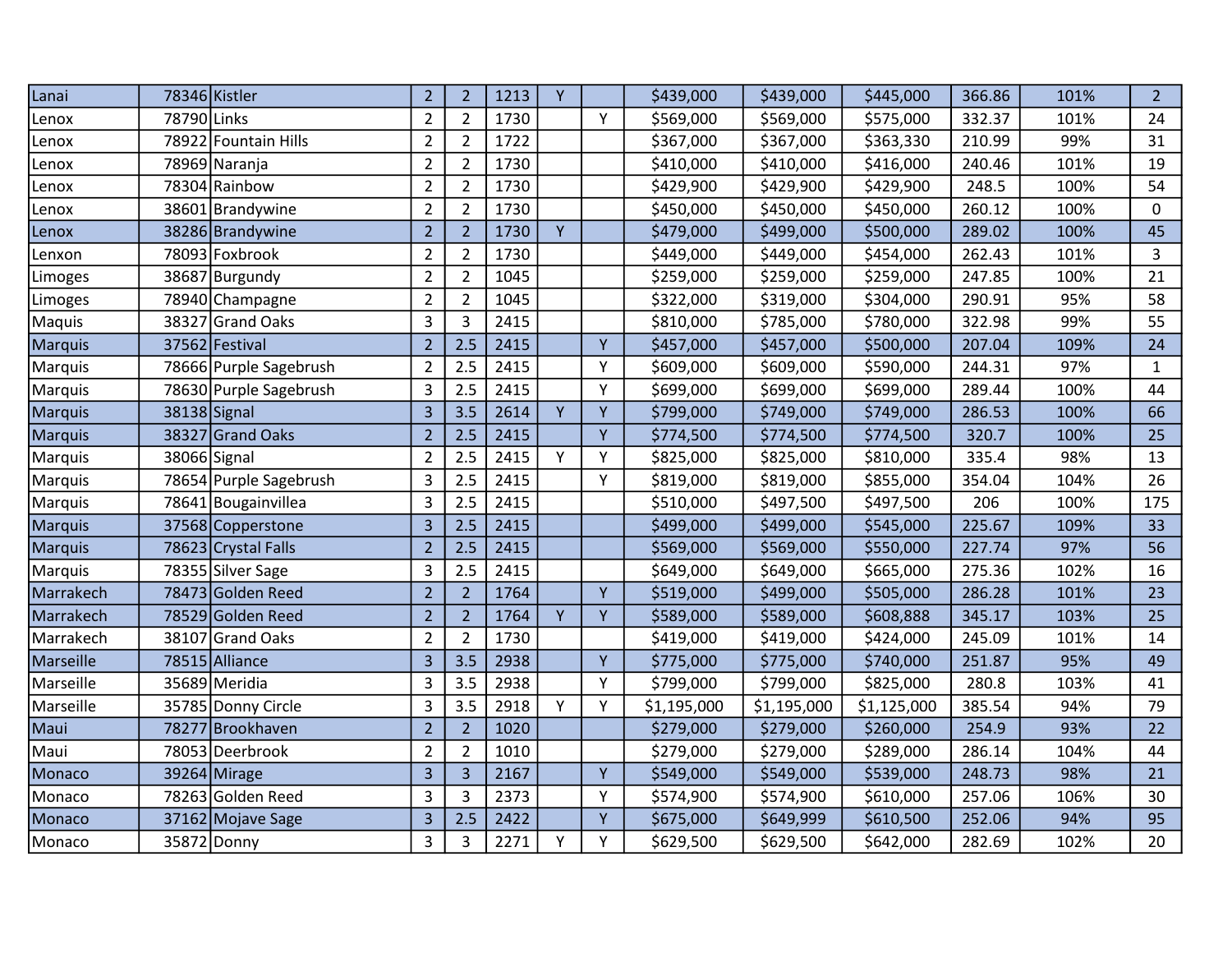| Monaco         | 78216 Hollister        | 3              | 2.5            | 2498 |   | Y | \$649,000 | \$649,000 | \$649,000 | 259.81 | 100% | 40             |
|----------------|------------------------|----------------|----------------|------|---|---|-----------|-----------|-----------|--------|------|----------------|
| Monaco         | 37162 Turnberry Isle   | $\overline{2}$ | 2.5            | 2167 |   | Y | \$639,000 | \$639,000 | \$650,000 | 299.95 | 102% | 74             |
| Monaco         | 37422 Mojave Sage      | 3              | $\overline{3}$ | 2395 |   | Y | \$664,900 | \$664,900 | \$673,000 | 281    | 101% | 21             |
| Monaco         | 35206 Moorbrook        | 3              | 3              | 2548 | Υ | Y | \$749,000 | \$749,000 | \$749,000 | 293.96 | 100% | $\mathbf 0$    |
| Monaco         | 78191 Rainbow          | 4              | 3              | 2323 | Y | Y | \$789,000 | \$789,000 | \$765,000 | 329.32 | 97%  | $\mathbf{1}$   |
| Monaco         | 78744 Cimmaron         | $\overline{2}$ | $\overline{3}$ | 2323 |   | Y | \$779,000 | \$779,000 | \$779,000 | 335.34 | 100% | 27             |
| Monaco         | 78575 Sunrise Canyon   | 3              | 3              | 2395 |   | Y | \$799,000 | \$799,000 | \$790,000 | 329.85 | 99%  | 27             |
| Monaco         | 78249 Golden Reed      | 3              | $\overline{3}$ | 2323 |   | Y | \$795,000 | \$795,000 | \$799,000 | 343.95 | 101% | 41             |
| Monaco         | 35735 Rosemont         | 3              | 3              | 2408 |   |   | \$524,900 | \$488,000 | \$460,000 | 191.03 | 94%  | 83             |
| Monaco         | 36611 Tallowood        | 3              | 3              | 2515 |   |   | \$499,000 | \$499,000 | \$489,900 | 194.79 | 98%  | $\overline{7}$ |
| Monaco         | 78419 Kensington       | $\overline{2}$ | 2.5            | 2270 |   |   | \$495,000 | \$495,000 | \$500,000 | 220.26 | 101% | 33             |
| Monaco         | 78974 Alliance         | 3              | $\overline{3}$ | 2167 |   |   | \$539,000 | \$529,000 | \$520,000 | 239.96 | 98%  | 43             |
| Monaco         | 39048 Tiffany          | 3              | 2.5            | 2323 | Y |   | \$519,000 | \$519,000 | \$525,000 | 226    | 101% | 8              |
| Monaco         | 37642 Pineknoll        | 3              | $\overline{3}$ | 2489 |   |   | \$549,000 | \$549,000 | \$554,490 | 222.78 | 101% | 33             |
| Monaco         | 37384 Wyndham          | 3              | $\overline{3}$ | 2323 |   |   | \$569,000 | \$569,000 | \$562,000 | 241.93 | 99%  | 22             |
| Monaco         | 35280 Minuet           | $\overline{3}$ | $\overline{3}$ | 2423 | Y |   | \$599,000 | \$599,000 | \$590,000 | 243.5  | 98%  | 58             |
| Monaco         | 78143 Foxbrook         | 3              | 3              | 2413 |   |   | \$592,000 | \$592,000 | \$611,000 | 253.21 | 103% | $\mathbf{1}$   |
| Monaco         | 34966 Lyrical          | 3              | 3              | 2615 |   |   | \$625,000 | \$725,000 | \$700,000 | 267.69 | 97%  | 25             |
| Monaco         | 78868 Sunrise Canyon   | 4              | 4              | 2522 | Y |   | \$769,900 | \$724,900 | \$705,000 | 279.54 | 97%  | 54             |
| Monaco         | 35260 Monarch          | $\overline{4}$ | $\overline{4}$ | 2725 |   |   | \$729,000 | \$729,000 | \$729,000 | 267.52 | 100% | 11             |
| Monaco         | 78642 Moonstone        | 3              | 2.5            | 2439 | Y |   | \$769,000 | \$769,000 | \$760,000 | 311.6  | 99%  | 19             |
| Montego        | 78220 Sunrise Mountain | 3              | $\overline{2}$ | 1858 |   | Υ | \$545,000 | \$545,000 | \$555,000 | 298.71 | 102% | 5              |
| Montego        | 78268 Sunrise Canyon   | $\overline{2}$ | $\overline{2}$ | 1865 |   |   | \$405,000 | \$385,000 | \$382,000 | 204.83 | 99%  | 71             |
| Montego        | 78531 Iron Bark        | $\overline{2}$ | $\overline{2}$ | 1858 |   |   | \$403,500 | \$403,500 | \$399,000 | 214.75 | 99%  | 34             |
| Montego        | 78202 Golden Reed      | 3              | $\overline{2}$ | 1858 |   |   | \$439,000 | \$439,000 | \$429,000 | 230.89 | 98%  | 3              |
| Montego        | 36101 Palomino         | $\overline{2}$ | $\overline{2}$ | 1865 |   |   | \$469,000 | \$469,000 | \$479,700 | 257.21 | 102% | 40             |
| Montego        | 78168 Sunrise Canyon   | $\overline{2}$ | $\overline{2}$ | 1865 |   |   | \$479,000 | \$479,000 | \$490,000 | 262.73 | 102% | 22             |
| Montego Casita | 35372 Tedesca          | 3              | $\overline{2}$ | 2065 | Y |   | \$549,000 | \$549,000 | \$555,000 | 268.77 | 101% | 31             |
| Montego w/ Ca  | 78062 Vinewood         | 3              | 3              | 2065 |   |   | \$439,000 | \$439,000 | \$441,000 | 213.56 | 100% | 3              |
| Montego w/cas  | 37853 Pineknoll        | 4              | 3              | 2034 |   | Y | \$610,000 | \$570,000 | \$560,000 | 275.32 | 98%  | 41             |
| Montego w/cas  | 78534 Cimmaron         | 3              | 3              | 2065 |   | Y | \$568,000 | \$548,000 | \$562,500 | 272.4  | 103% | 58             |
| Montego w/cas  | 78715 Morning Star     | 3              | 3              | 2065 |   |   | \$429,000 | \$429,000 | \$429,000 | 207.75 | 100% | 40             |
| Montego w/CA   | 36530 Blue Palm        | 3              | 3              | 2065 |   |   | \$439,000 | \$439,000 | \$430,000 | 208.23 | 98%  | 17             |
| Montego w/Ca   | 35361 Summerland       | $\overline{3}$ | $\overline{3}$ | 2065 |   |   | \$445,000 | \$449,000 | \$449,000 | 217.43 | 100% | 42             |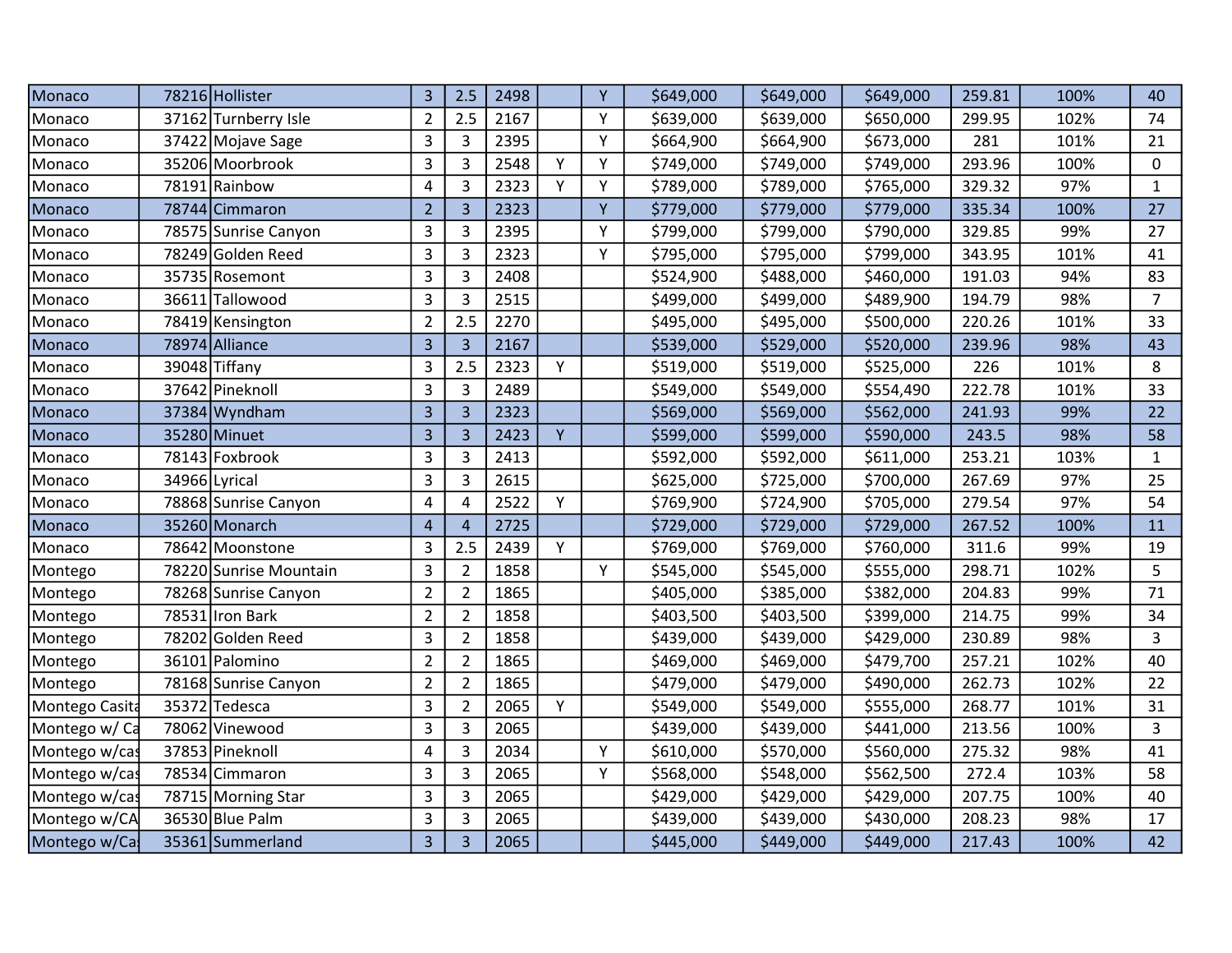| Montego w/cas |             | 37287 Skycrest              | 3              | 3              | 2034 |   |   | \$479,000 | \$479,000 | \$490,000 | 240.9  | 102% | 41             |
|---------------|-------------|-----------------------------|----------------|----------------|------|---|---|-----------|-----------|-----------|--------|------|----------------|
| Montego w/de  |             | 78815 Daffodil              | 3              | $\overline{2}$ | 2034 |   |   | \$439,000 | \$439,000 | \$415,000 | 204.03 | 95%  | 90             |
| Monterey      |             | 35694 Inverness             | $\overline{2}$ | 2.5            | 2318 |   | Y | \$729,000 | \$729,000 | \$750,000 | 323.55 | 103% | 33             |
| Monterey      |             | 78823 Alliance              | 3              | 2.5            | 2450 | Y | Y | \$827,000 | \$827,000 | \$810,000 | 330.61 | 98%  | 6              |
| Monterey      |             | 35294 Rosemont              | $\overline{2}$ | 2.5            | 2318 |   |   | \$497,500 | \$497,500 | \$498,000 | 214.84 | 100% | 61             |
| Monterey      |             | 78949 Falsetto              | $\overline{2}$ | 2.5            | 2322 |   |   | \$529,500 | \$529,500 | \$510,000 | 219.64 | 96%  | 32             |
| Monterey      |             | 78533 Moonstone             | $\overline{2}$ | 2.5            | 2318 |   |   | \$549,000 | \$549,000 | \$549,000 | 236.84 | 100% | 4              |
| Monterey      |             | 78507 Rainswept             | $\overline{2}$ | 2.5            | 2318 |   |   | \$596,000 | \$596,000 | \$601,000 | 259.28 | 101% | $\overline{4}$ |
| Monterey      |             | 78139 Elenbrook             | 3              | $\overline{3}$ | 2318 | Y |   | \$699,000 | \$679,000 | \$670,000 | 289.04 | 99%  | 69             |
| Morocco       |             | 78930 Sunrise Mountain      | $\overline{2}$ | $\overline{2}$ | 1634 |   | Y | \$429,000 | \$429,000 | \$425,000 | 260.1  | 99%  | 27             |
| Morocco       |             | 78242 Kensington            | 3              | 3.5            | 1900 |   | Y | \$585,000 | \$585,000 | \$590,000 | 310.53 | 101% | 36             |
| Morocco       | 35194 Flute |                             | $\overline{2}$ | $\overline{2}$ | 1667 |   |   | \$327,500 | \$327,500 | \$324,225 | 194.5  | 99%  | 12             |
| Morocco       |             | 78804 Tamarisk Flower       | $\overline{2}$ | 2.5            | 1622 |   |   | \$372,000 | \$372,000 | \$361,500 | 222.87 | 97%  | $\overline{4}$ |
| Morocco       |             | 78432 Platinum              | $\overline{2}$ | $\overline{2}$ | 1622 |   |   | \$379,000 | \$379,000 | \$379,000 | 233.66 | 100% | 29             |
| Morocco       |             | 78501 Palm Tree             | 3              | 3              | 2042 |   |   | \$405,000 | \$405,000 | \$392,500 | 192.21 | 97%  | 25             |
| Morocco       |             | 78768 Sunrise Canyon Avenue | $\overline{2}$ | $\overline{2}$ | 1656 |   |   | \$399,000 | \$399,000 | \$410,000 | 247.58 | 103% | 14             |
| Morocco       |             | 78661 Falsetto Drive        | $\overline{2}$ | $\overline{2}$ | 1649 |   |   | \$435,000 | \$435,000 | \$435,000 | 263.8  | 100% | $\overline{3}$ |
| Morocco       |             | 35901 Calloway              | $\overline{2}$ | $\overline{2}$ | 1634 |   |   | \$429,000 | \$429,000 | \$437,500 | 267.75 | 102% | 17             |
| Morocco       |             | 35922 Royal Vista           | $\overline{2}$ | $\overline{2}$ | 1634 |   |   | \$425,000 | \$425,000 | \$440,000 | 269.28 | 104% | $\overline{2}$ |
| Morocco       |             | 78308 Sunrise Canyon        | $\overline{2}$ | $\overline{2}$ | 1656 |   |   | \$454,000 | \$454,000 | \$454,000 | 274.15 | 100% | 26             |
| Morocco       |             | 78605 Moonstone             | $\overline{2}$ | 2.5            | 1780 |   |   | \$460,000 | \$460,000 | \$460,000 | 258.43 | 100% | 25             |
| Morocco       |             | 78332 Vinewood              | $\overline{2}$ | $\overline{2}$ | 1634 | Υ |   | \$459,000 | \$459,000 | \$462,000 | 282.74 | 101% | 30             |
| Morocco       |             | 78810 Yellen                | $\overline{2}$ | 2.5            | 1780 |   |   | \$469,000 | \$469,000 | \$469,000 | 263.48 | 100% | 20             |
| Morocco       |             | 35938 Crescent              | $\overline{2}$ | 2.5            | 1780 |   |   | \$489,000 | \$469,000 | \$470,000 | 264.04 | 100% | 15             |
| Morocco       | 35117 Flute |                             | $\overline{2}$ | 2.5            | 1780 |   |   | \$449,000 | \$449,000 | \$495,000 | 278.09 | 110% | 4              |
| Morocco       |             | 78347 Sterling              | 3              | 3              | 1875 |   |   | \$499,000 | \$499,000 | \$499,000 | 266.13 | 100% | 30             |
| Morocco       |             | 35416 Tedesca               | $\overline{2}$ | 2.5            | 1766 | Υ |   | \$549,000 | \$549,000 | \$600,000 | 339.75 | 109% | 16             |
| Morocco       |             | 78810 Yellen                | $\overline{2}$ | 2.5            | 1780 |   |   | \$389,000 | \$389,000 | \$380,000 | 213.48 | 98%  | 4              |
| Morocco w/cas |             | 78192 Kensington            | 3              | $\overline{3}$ | 1900 |   | Y | \$559,900 | \$559,900 | \$555,900 | 292.58 | 99%  | $\overline{3}$ |
| Morocco w/cas |             | 35628 Rosemont              | 3              | $\overline{3}$ | 1900 |   | Y | \$569,000 | \$569,000 | \$569,000 | 299.47 | 100% | $\mathbf{0}$   |
| Morocco w/cas |             | 35590 Summerland            | 3              | 3.5            | 2062 |   | Y | \$549,000 | \$549,000 | \$570,000 | 276.43 | 104% | 21             |
| Morocco w/cas |             | 78585 Golden Reed           | 3              | $\overline{3}$ | 1888 | Y | Y | \$585,000 | \$585,000 | \$597,000 | 316.21 | 102% | 15             |
| Morocco w/cas |             | 78557 Golden Reed           | 3              | 3              | 1888 | Υ | Υ | \$629,900 | \$624,900 | \$630,000 | 333.69 | 101% | 26             |
| Morocco w/cas |             | 37625 Mojave Sage           | 3              | 3              | 1888 |   |   | \$399,000 | \$399,000 | \$385,000 | 203.92 | 96%  | 76             |
|               |             |                             |                |                |      |   |   |           |           |           |        |      |                |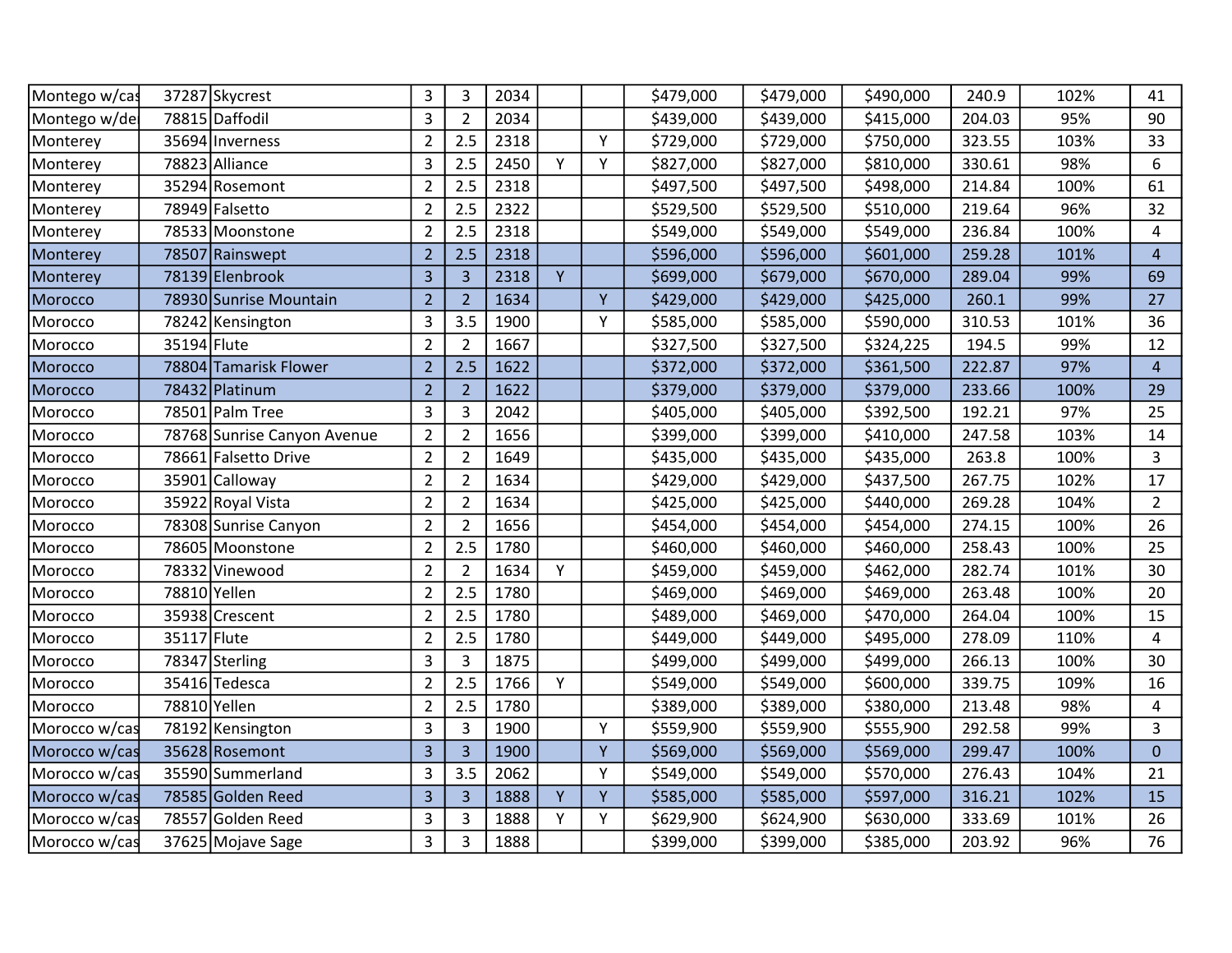| Morocco w/cas |             | 78645 Falsetto       | 3              | 3.5            | 2046 |   |   | \$435,000 | \$435,000 | \$405,000 | 197.95 | 93%  | 29             |
|---------------|-------------|----------------------|----------------|----------------|------|---|---|-----------|-----------|-----------|--------|------|----------------|
| Morocco w/cas |             | 36451 Royal Sage     | 3              | 3              | 1888 |   |   | \$400,000 | \$400,000 | \$416,000 | 220.34 | 104% | $\overline{7}$ |
| Morocco w/cas |             | 35810 Palomino       | $\overline{3}$ | 3              | 1942 |   |   | \$424,900 | \$424,900 | \$435,000 | 224    | 102% | 17             |
| Morocco w/cas |             | 78797 Falsetto       | 3              | 3              | 1909 |   |   | \$449,900 | \$449,900 | \$449,900 | 235.67 | 100% | 74             |
| Morocco w/cas |             | 35876 Bramblewood    | 3              | 3              | 1900 |   |   | \$479,000 | \$479,000 | \$479,000 | 252.11 | 100% | 26             |
| Morocco w/cas | 35073 Flute |                      | 3              | 3              | 1900 |   |   | \$483,000 | \$483,000 | \$494,000 | 260    | 102% | 8              |
| Morocco w/cas |             | 78936 Yellen         | $\overline{3}$ | $\overline{3}$ | 1900 |   |   | \$499,000 | \$499,000 | \$499,000 | 262.63 | 100% | 17             |
| Morocco w/cas |             | 34976 Staccato       | $\overline{3}$ | 3.5            | 2034 |   |   | \$499,000 | \$499,000 | \$499,000 | 245.33 | 100% | 85             |
| Morocco w/cas |             | 37396 Pineknoll      | $\overline{3}$ | 3.5            | 1888 |   |   | \$524,900 | \$524,900 | \$518,000 | 274.36 | 99%  | 34             |
| Morocco w/cas |             | 78167 Brookhaven     | 3              | 3              | 2046 |   |   | \$525,000 | \$525,000 | \$525,000 | 256.6  | 100% | 27             |
| Morocco w/cas |             | 37209 Mojave Sage    | 3              | 3              | 1888 |   |   | \$510,000 | \$510,000 | \$558,700 | 295.92 | 110% | 11             |
| Morocco w/cas |             | 78243 Fostoria       | 3              | 3.5            | 2062 | Y |   | \$599,000 | \$599,000 | \$599,000 | 290.49 | 100% | 17             |
| Newport       | 39723 Kent  |                      | $\overline{2}$ | $\overline{2}$ | 1160 |   |   | \$280,000 | \$270,000 | \$255,000 | 219.83 | 94%  | 96             |
| Newport       |             | 78653 Rockwell       | $\overline{2}$ | $\overline{2}$ | 1160 |   |   | \$279,000 | \$279,000 | \$260,000 | 224.14 | 93%  | 20             |
| Newport       |             | 78277 Grape Arbor    | $\overline{2}$ | $\overline{2}$ | 1172 |   |   | \$305,000 | \$305,000 | \$305,000 | 260.24 | 100% | 41             |
| Newport       |             | 78651 Postbridge     | $\overline{2}$ | $\overline{2}$ | 1172 |   |   | \$305,000 | \$305,000 | \$309,000 | 263.65 | 101% | 18             |
| Newport       | 39667 Kent  |                      | $\overline{2}$ | $\overline{2}$ | 1160 |   |   | \$325,000 | \$325,000 | \$322,500 | 278.02 | 99%  | 33             |
| Newport       |             | 39856 Dorset         | $\overline{2}$ | $\overline{2}$ | 1172 |   |   | \$319,000 | \$319,000 | \$324,000 | 276.45 | 102% | 30             |
| Newport       |             | 78689 Hampshire      | $\overline{2}$ | $\overline{2}$ | 1172 |   |   | \$319,900 | \$319,900 | \$325,000 | 277.3  | 102% | 6              |
| Newport       |             | 78402 Winsford       | $\overline{2}$ | $\overline{2}$ | 1160 |   |   | \$325,000 | \$325,000 | \$340,000 | 293.1  | 105% | $\overline{7}$ |
| Opal          |             | 78410 Willowrich     | $\overline{2}$ | $\overline{2}$ | 1548 |   | Y | \$469,500 | \$455,000 | \$405,000 | 261.63 | 89%  | 66             |
| Opal          |             | 78420 Willowrich     | $\overline{2}$ | $\overline{2}$ | 1548 |   | Y | \$425,000 | \$425,000 | \$425,000 | 274.55 | 100% | 4              |
| Opal          |             | 78759 Putting Green  | $\overline{2}$ | $\overline{2}$ | 1548 |   | Y | \$449,000 | \$449,000 | \$440,000 | 284.24 | 98%  | 53             |
| Opal          |             | 78829 Putting Green  | $\overline{2}$ | $\overline{2}$ | 1548 |   | Y | \$449,000 | \$449,000 | \$455,000 | 293.93 | 101% | 12             |
| Opal          |             | 78719 Putting Green  | $\overline{2}$ | $\overline{2}$ | 1548 |   | Y | \$499,000 | \$499,000 | \$510,000 | 329.46 | 102% | 16             |
| Opal          |             | 78308 Desert Willow  | $\overline{2}$ | $\overline{2}$ | 1548 |   |   | \$330,000 | \$330,000 | \$355,000 | 229.33 | 108% | 30             |
| Opal          |             | 78459 Yucca Blossom  | $\overline{2}$ | $\overline{2}$ | 1548 |   |   | \$443,900 | \$424,900 | \$424,900 | 274.48 | 100% | 119            |
| Opal          |             | 78459 Yucca Blossom  | $\overline{2}$ | $\overline{2}$ | 1548 |   |   | \$475,000 | \$475,000 | \$485,000 | 313.31 | 102% | 26             |
| Orrefors      |             | 37515 Westridge      | $\overline{2}$ | $\overline{2}$ | 1527 |   | Y | \$375,000 | \$375,000 | \$350,000 | 229.21 | 93%  | 70             |
| Orrefors      |             | 78674 Blooming       | $\overline{2}$ | $\overline{2}$ | 1527 |   |   | \$319,000 | \$319,000 | \$319,000 | 208.91 | 100% | $\overline{0}$ |
| Orrefors      |             | 78539 Crystal Falls  | $\overline{2}$ | $\overline{2}$ | 1527 |   |   | \$345,000 | \$329,000 | \$320,000 | 209.56 | 97%  | 92             |
| Orrefors      |             | 78594 Dancing Waters | $\overline{2}$ | $\overline{2}$ | 1527 |   |   | \$324,900 | \$324,900 | \$324,900 | 212.77 | 100% | 15             |
| Orrefors      |             | 78507 Dancing Waters | $\overline{2}$ | $\overline{2}$ | 1527 | Υ |   | \$374,900 | \$374,900 | \$375,000 | 245.58 | 100% | 11             |
| Orrefors      |             | 78960 Mimosa         | $\overline{2}$ | $\overline{2}$ | 1527 |   |   | \$359,000 | \$359,000 | \$385,000 | 252.13 | 107% | $\overline{3}$ |
|               |             |                      |                |                |      |   |   |           |           |           |        |      |                |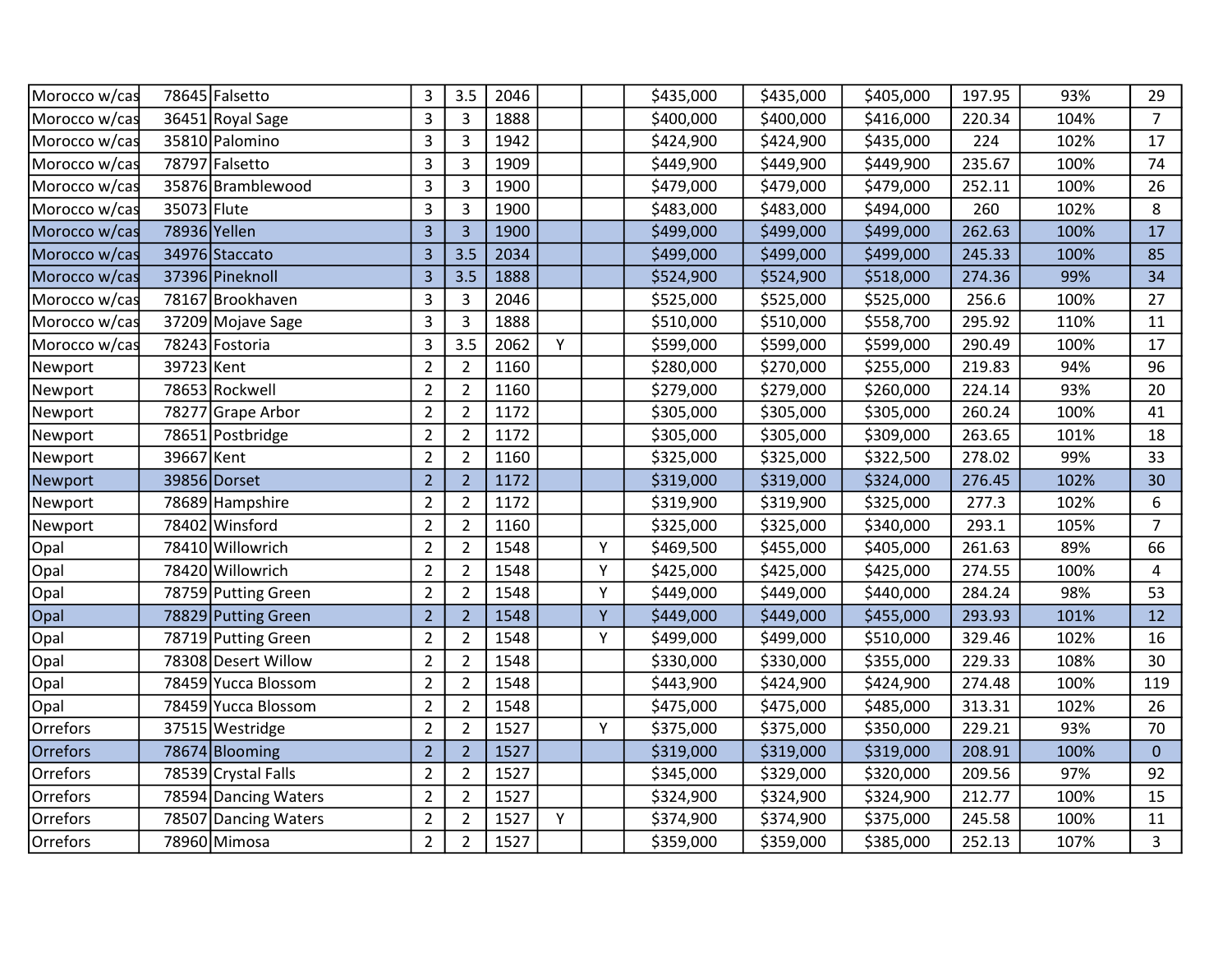| Orrefors  | 78895 Mimosa           | 3              | $\overline{2}$ | 1735 |   |    | \$374,900   | \$374,900   | \$390,000   | 224.78 | 104% | 22           |
|-----------|------------------------|----------------|----------------|------|---|----|-------------|-------------|-------------|--------|------|--------------|
| Orrefors  | 78372 Silver Sage      | $\overline{2}$ | $\overline{2}$ | 1527 |   |    | \$389,000   | \$389,000   | \$410,000   | 268.5  | 105% | 26           |
| Orrefors  | 78899 Naranja          | $\overline{2}$ | $\overline{2}$ | 1527 |   |    | \$370,000   | \$370,000   | \$410,000   | 268.5  | 111% | 17           |
| Orrefors  | 78232 Silver Sage      | $\overline{2}$ | $\overline{2}$ | 1527 |   |    | \$375,000   | \$385,000   | \$415,000   | 271.77 | 108% | 14           |
| Orrefors  | 78674 Blooming         | $\overline{2}$ | $\overline{2}$ | 1527 |   |    | \$419,000   | \$419,000   | \$419,000   | 274.39 | 100% | 38           |
| Orrefors  | 78930 Mimosa           | $\overline{2}$ | $\overline{2}$ | 1709 |   |    | \$419,000   | \$419,000   | \$425,000   | 248.68 | 101% | 33           |
| Orrefors  | 38111<br>Signal        | $\overline{2}$ | $\overline{2}$ | 1527 |   |    | \$425,000   | \$425,000   | \$425,000   | 278.32 | 100% | $\mathbf{1}$ |
| Orrefors  | 78939 Naranja          | $\overline{2}$ | $\overline{2}$ | 1527 | Y |    | \$469,900   | \$469,900   | \$475,000   | 311.07 | 101% | 31           |
| Orrefors  | 38346 Sunny Days       | 3              | 3              | 2029 |   |    | \$628,200   | \$529,900   | \$529,900   | 261.16 | 100% | 123          |
| Orrefors  | 78651 Gorham           | $\overline{2}$ | $\overline{2}$ | 1544 | Y |    | \$499,000   | \$499,000   | \$535,000   | 346.5  | 107% | 3            |
| Pasadena  | 78458 Winsford         | $\overline{2}$ | $\overline{2}$ | 1080 |   |    | \$269,900   | \$269,900   | \$272,000   | 251.85 | 101% | 35           |
| Pasadena  | 78558 Hampshire        | $\overline{2}$ | $\overline{2}$ | 1110 |   |    | \$265,000   | \$265,000   | \$290,000   | 261.26 | 109% | 3            |
| Pasadena  | 78474 Winsford         | $\overline{2}$ | $\overline{2}$ | 1110 |   |    | \$303,000   | \$303,000   | \$295,000   | 265.77 | 97%  | 48           |
| Pasadena  | 78568 Glastonbury      | $\overline{2}$ | $\overline{2}$ | 1080 |   |    | \$295,000   | \$295,000   | \$295,000   | 273.15 | 100% | 21           |
| Pasadena  | 39828 Dorset           | $\overline{2}$ | $\overline{2}$ | 1110 |   |    | \$325,000   | \$325,000   | \$305,000   | 274.77 | 94%  | 43           |
| Pasadena  | 78544 Glastonbury      | $\overline{2}$ | $\overline{2}$ | 1128 |   |    | \$305,000   | \$305,000   | \$305,000   | 270.39 | 100% | 12           |
| Pasadena  | 78658 Rockwell         | $\overline{2}$ | $\overline{2}$ | 1080 |   |    | \$325,000   | \$310,000   | \$310,000   | 287.04 | 100% | 113          |
| Pasadena  | 78664 Postbridge       | $\overline{2}$ | $\overline{2}$ | 1110 |   |    | \$310,000   | \$310,000   | \$315,000   | 283.78 | 102% | 33           |
| Pasadena  | 78705 Hampshire        | $\overline{2}$ | $\overline{2}$ | 1110 |   |    | \$325,000   | \$325,000   | \$320,000   | 288.29 | 98%  | 6            |
| Pasadena  | 78578 Rockwell         | $\overline{2}$ | $\overline{2}$ | 1110 |   |    | \$325,000   | \$325,000   | \$325,000   | 292.79 | 100% | 31           |
| Pasadena  | 78717 Rockwell         | $\overline{2}$ | $\overline{2}$ | 1110 |   |    | \$325,000   | \$325,000   | \$325,000   | 292.79 | 100% | 5            |
| Pasadena  | 78482 Winsford         | $\overline{2}$ | $\overline{2}$ | 1110 |   |    | \$339,900   | \$349,900   | \$349,900   | 315.23 | 100% | 10           |
| Pasadena  | 78394 Winsford         | $\overline{2}$ | $\overline{2}$ | 1128 |   |    | \$345,000   | \$345,000   | \$350,000   | 310.28 | 101% | 17           |
| Pasadena  | 78582 Hampshire        | $\overline{2}$ | $\overline{2}$ | 1128 | Y |    | \$399,000   | \$399,000   | \$399,000   | 353.72 | 100% | 32           |
| Pasadena  | 78717 Rockwell         | $\overline{2}$ | $\overline{2}$ | 1110 |   |    | \$419,000   | \$399,900   | \$403,000   | 363.06 | 101% | 41           |
| Pave      | 37578 Mojave Sage      | 3              | 3              | 2384 |   | Y  | \$729,000   | \$699,000   | \$690,000   | 289.43 | 99%  | 102          |
| Pave      | 78371 Grape Arbor      | 3              | 2.5            | 2304 | Y |    | \$549,000   | \$549,000   | \$545,000   | 236.55 | 99%  | 72           |
| Portofino | 78765 Sunrise Canyon   | 3              | 3.5            | 2742 |   | Y  | \$739,900   | \$739,900   | \$745,000   | 271.7  | 101% | 16           |
| Portofino | 78420 Sunrise Mountain | 3              | 3.5            | 2809 |   | Y  | \$849,000   | \$787,000   | \$760,000   | 270.56 | 97%  | 218          |
| Portofino | 78262 Kensington       | 3              | 3.5            | 2809 |   | Y  | \$830,000   | \$799,000   | \$785,000   | 279.46 | 98%  | 116          |
| Portofino | 78725 Sunrise Canyon   | 3              | 3.5            | 2742 |   | Y  | \$845,000   | \$845,000   | \$815,000   | 297.23 | 96%  | 93           |
| Portofino | 78112 Kensington       | 3              | 3.5            | 2761 |   | Y  | \$899,000   | \$899,000   | \$885,000   | 320.54 | 98%  | 33           |
| Portofino | 78436 Kensington       | 3              | 3.5            | 2761 |   | Y  | \$950,000   | \$950,000   | \$949,000   | 343.72 | 100% | 8            |
| Portofino | 35968 Rosemont         | 3              | 3.5            | 3069 |   | Y. | \$1,195,000 | \$1,195,000 | \$1,050,000 | 342.13 | 88%  | 33           |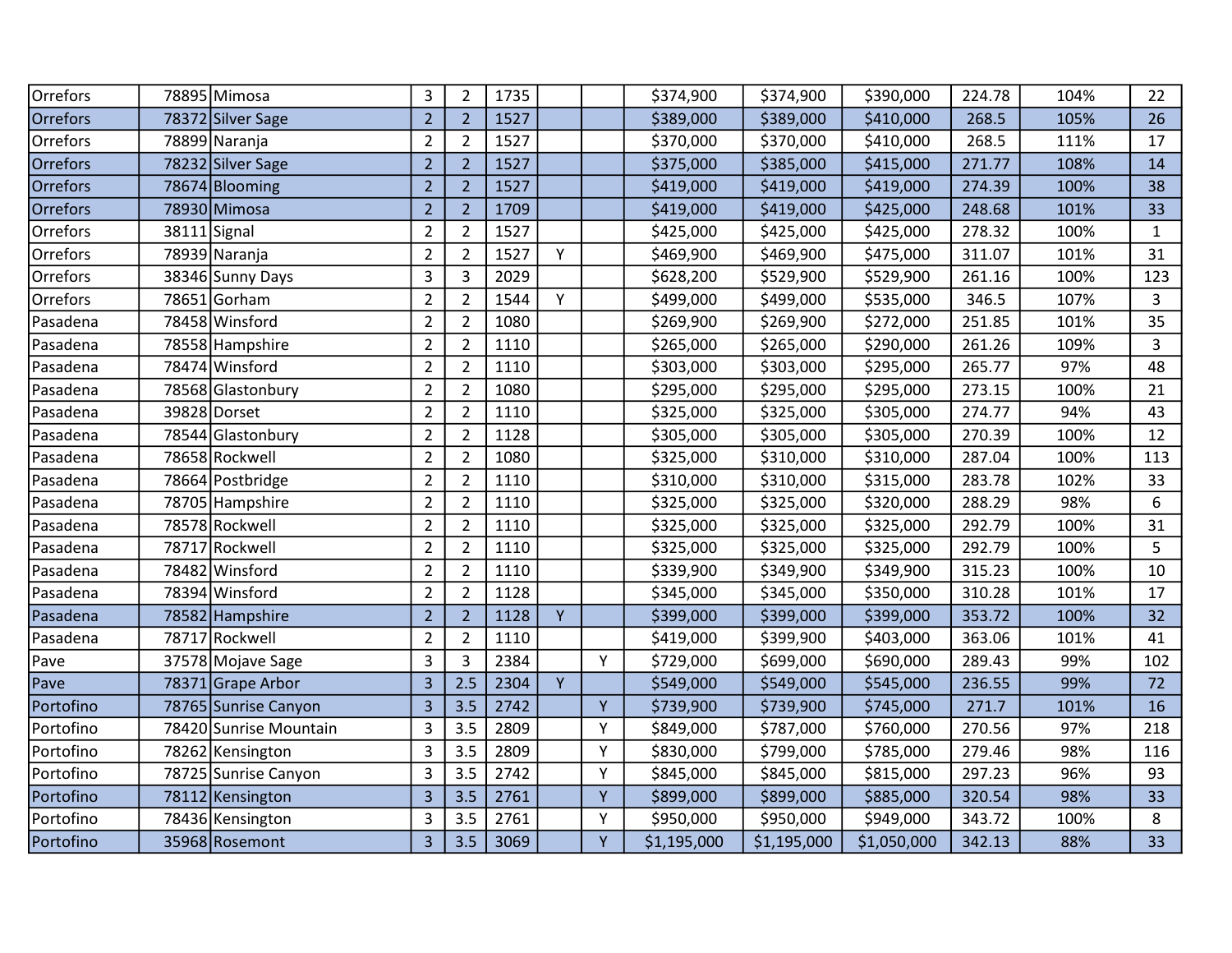| 35421 Crescendo           | 3              | 3.5                     | 2907 | Υ |   | \$689,000   | \$689,000   | \$680,000   | 233.92 | 99%  | 38   |
|---------------------------|----------------|-------------------------|------|---|---|-------------|-------------|-------------|--------|------|------|
| 35420 Rosemont            | 3              | 3.5                     | 2988 | Y |   | \$799,900   | \$799,900   | \$800,000   | 267.74 | 100% | 23   |
| 78175 Sunrise Canyon      | 2              | 2.5                     | 3232 |   | Y | \$715,000   | \$689,000   | \$650,000   | 201.11 | 94%  | 136  |
| 36915 Mojave Sage         | $\overline{2}$ | 2.5                     | 3232 |   | Y | \$799,000   | \$799,000   | \$760,000   | 235.15 | 95%  | 101  |
| 36291 Royal Sage          | $\overline{2}$ | 2.5                     | 3232 | Y | Y | \$775,000   | \$775,000   | \$775,000   | 239.79 | 100% | 79   |
| 78335 Sunrise Canyon      | $\overline{2}$ | $\overline{3}$          | 3256 | Y | Y | \$799,000   | \$799,000   | \$820,000   | 251.84 | 103% | 17   |
| 78138 Foxbrook            | 3              | 3.5                     | 2777 |   |   | \$575,000   | \$575,000   | \$560,000   | 201.66 | 97%  | 68   |
| 78227<br>Jalousie         | 3              | 3.5                     | 2777 | Y |   | \$749,000   | \$739,000   | \$739,000   | 266.11 | 100% | 91   |
| 78381 Grape Arbor         | 3              | 3.5                     | 2777 |   |   | \$799,000   | \$799,000   | \$800,000   | 288.08 | 100% | 8    |
| 35362 Moorbrook           | 4              | 4.5                     | 3473 | Y | Y | \$1,195,000 | \$1,195,000 | \$1,110,000 | 319.61 | 93%  | 40   |
| 36748 Mojave Sage         | 4              | 5                       | 2494 |   |   | \$649,000   | \$649,000   | \$670,000   | 268.64 | 103% | 75   |
| 78182 Kensington          | $\overline{2}$ | $\overline{2}$          | 2042 |   | Y | \$519,000   | \$519,000   | \$511,200   | 250.34 | 98%  | 42   |
| 78377 Gray Hawk           | $\overline{2}$ | $\overline{2}$          | 2042 |   | Y | \$679,000   | \$679,000   | \$679,000   | 332.52 | 100% | 25   |
| 37231 Turnberry Isle      | $\overline{2}$ | $\overline{2}$          | 2042 |   |   | \$439,000   | \$439,000   | \$430,000   | 210.58 | 98%  | 66   |
| 78235 Cloveridge          | 3              | $\overline{2}$          | 2042 |   |   | \$479,000   | \$479,000   | \$479,000   | 234.57 | 100% | 6    |
| 78032 Banyon Grove        | 3              | 2.5                     | 2432 |   | Y | \$539,000   | \$539,000   | \$539,000   | 221.63 | 100% | 39   |
| 37274 Turnberry Isle      | 3              | 2.5                     | 2432 |   | Y | \$549,000   | \$549,000   | \$549,000   | 225.74 | 100% | 86   |
| 37489 Pineknoll           | 3              | 2.5                     | 2432 |   | Y | \$629,000   | \$629,000   | \$627,000   | 257.81 | 100% | 14   |
| 39619 Manorgate           | $\overline{3}$ | $\overline{\mathbf{3}}$ | 2432 |   | Y | \$729,000   | \$699,000   | \$690,000   | 283.72 | 99%  | 85   |
| 36007 Royal Sage          | 3              | 2.5                     | 2414 |   | Y | \$724,000   | \$724,000   | \$724,000   | 299.92 | 100% | $-4$ |
| 35371   Inverness         | 3              | 2.5                     | 2414 |   | Y | \$849,000   | \$839,000   | \$835,000   | 345.9  | 100% | 116  |
| 78195 Griffin             | 3              | 2.5                     | 2352 |   |   | \$479,000   | \$479,000   | \$470,000   | 199.83 | 98%  | 38   |
| 78479 Sterling            | 3              | 2.5                     | 2432 | Y |   | \$549,000   | \$549,000   | \$549,000   | 225.74 | 100% | 19   |
| 78181 Bovee               | 3              | 2.5                     | 2432 |   |   | \$565,900   | \$565,900   | \$585,900   | 240.91 | 104% | -8   |
| 39065 Tiffany             | 4              | 3.5                     | 2674 | Y |   | \$799,000   | \$799,000   | \$795,000   | 297.31 | 99%  | 32   |
| 37669 Westridge           | $\overline{2}$ | $\overline{2}$          | 2128 |   | Y | \$569,000   | \$569,000   | \$552,000   | 259.4  | 97%  | 27   |
| 78496 Links               | 3              | 2.5                     | 2128 |   | Y | \$649,000   | \$649,000   | \$649,000   | 304.98 | 100% | 28   |
| 78690 Purple Sagebrush    | 3              | $\overline{2}$          | 2300 |   | Υ | \$669,000   | \$669,000   | \$669,000   | 290.87 | 100% | 24   |
| 78637 Waterfall           | $\overline{2}$ | $\overline{2}$          | 2128 |   |   | \$479,000   | \$479,000   | \$480,000   | 225.56 | 100% | 29   |
| 78669 Purple Sagebrush    | $\overline{2}$ | $\overline{2}$          | 2128 |   |   | \$559,000   | \$559,000   | \$535,000   | 251.41 | 96%  | 29   |
| 36085 Royal Sage          | 3              | $\overline{2}$          | 2142 |   | Y | \$474,900   | \$474,900   | \$445,000   | 207.75 | 94%  | 97   |
| 78203 Sunrise Mountain Vw | 3              | $\overline{2}$          | 2142 |   | Y | \$499,000   | \$499,000   | \$490,000   | 228.76 | 98%  | 13   |
| 78563 Sunrise Mountain    | 3              | $\overline{3}$          | 2142 |   | Y | \$539,000   | \$539,000   | \$554,000   | 258.64 | 103% | 14   |
| 35235 Inverness           | $\overline{2}$ | $\overline{2}$          | 2142 |   | Y | \$599,000   | \$579,000   | \$575,000   | 268.44 | 99%  | 73   |
|                           |                |                         |      |   |   |             |             |             |        |      |      |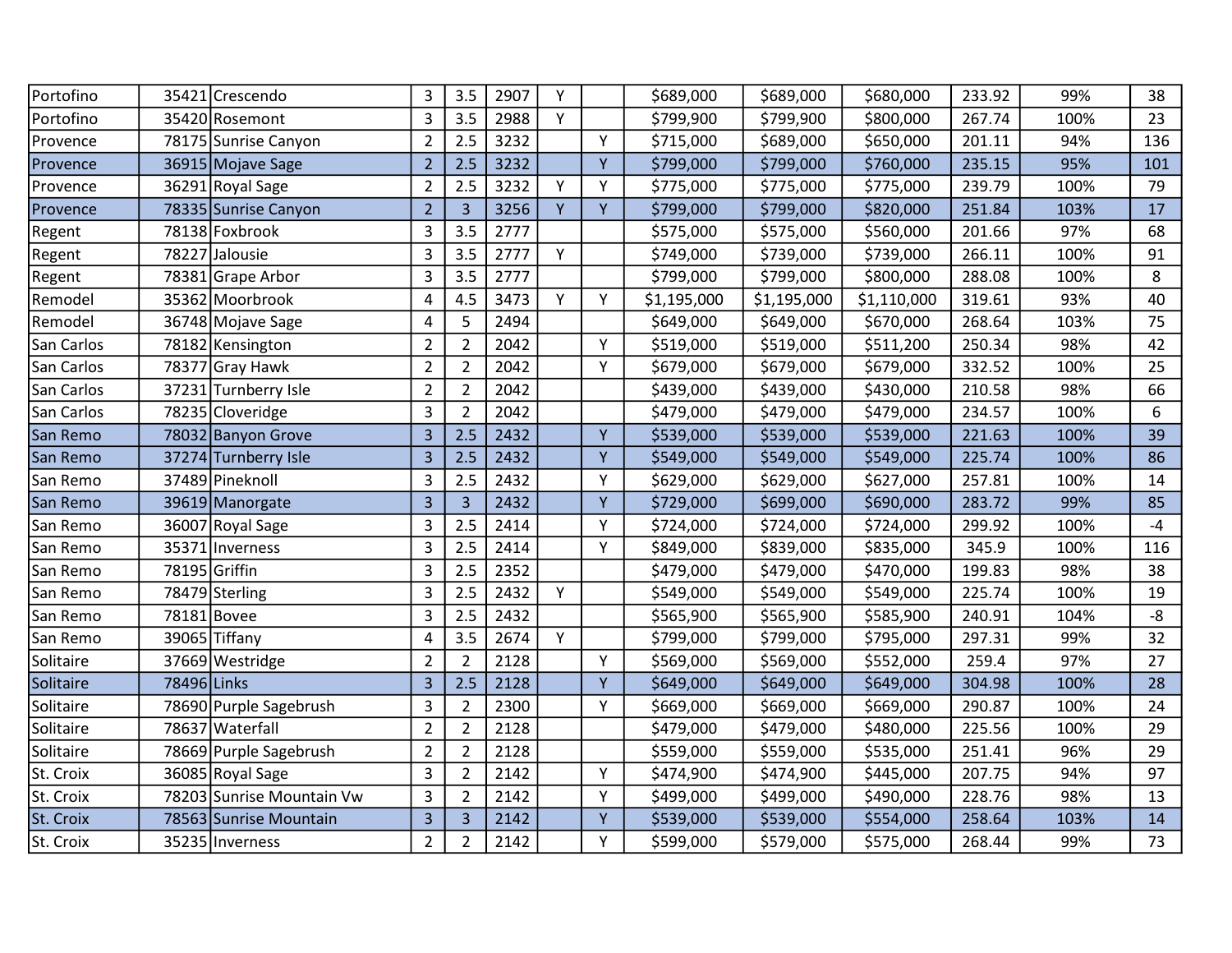| St. Croix | 34869 Blake            | $\overline{2}$ | $\overline{2}$ | 2156 | Υ | Y | \$389,500 | \$584,500 | \$580,000 | 269.02 | 99%  | 4              |
|-----------|------------------------|----------------|----------------|------|---|---|-----------|-----------|-----------|--------|------|----------------|
| St. Croix | 78546 Kensington       | $\overline{2}$ | $\overline{2}$ | 2142 |   | Y | \$585,000 | \$585,000 | \$585,000 | 273.11 | 100% | 22             |
| St. Croix | 78681 Kentia Palm      | $\overline{2}$ | $\overline{2}$ | 2156 |   | Y | \$585,000 | \$585,000 | \$585,000 | 271.34 | 100% | 107            |
| St. Croix | 78403 Golden Reed      | $\overline{2}$ | $\overline{2}$ | 2032 |   | Y | \$599,000 | \$599,000 | \$590,000 | 290.35 | 98%  | 25             |
| St. Croix | 39055 Brandywine       | 3              | $\overline{2}$ | 2032 |   | Y | \$589,000 | \$589,000 | \$590,000 | 290.35 | 100% | 26             |
| St. Croix | 78580 Sunrise Mountain | $\overline{2}$ | $\overline{2}$ | 2142 |   | Y | \$579,000 | \$579,000 | \$595,000 | 277.78 | 103% | 34             |
| St. Croix | 78285 Sunrise Canyon   | $\overline{2}$ | $\overline{2}$ | 2142 |   | Y | \$589,000 | \$589,000 | \$595,000 | 277.78 | 101% | 34             |
| St. Croix | 39317 Fernwood Glen    | $\overline{2}$ | $\overline{2}$ | 2032 |   | Y | \$619,000 | \$619,000 | \$630,000 | 310.04 | 102% | 24             |
| St. Croix | 78641 Golden Reed      | 3              | $\overline{3}$ | 2032 |   | Y | \$629,000 | \$629,000 | \$642,500 | 316.19 | 102% | 23             |
| St. Croix | 78621 Rainswept        | $\overline{2}$ | $\overline{2}$ | 2032 |   |   | \$379,900 | \$379,900 | \$375,000 | 184.55 | 99%  | 72             |
| St. Croix | 35889 Rosemont         | $\overline{2}$ | $\overline{2}$ | 2032 |   |   | \$412,000 | \$399,000 | \$389,000 | 191.44 | 97%  | 22             |
| St. Croix | 37630 Medjool          | $\overline{2}$ | $\overline{2}$ | 2142 |   |   | \$399,000 | \$399,000 | \$390,000 | 182.07 | 98%  | 27             |
| St. Croix | 34874 Blake            | $\overline{2}$ | $\overline{2}$ | 2032 |   |   | \$419,000 | \$419,000 | \$404,000 | 198.82 | 96%  | 33             |
| St. Croix | 78138 Sunrise Canyon   | $\overline{2}$ | $\overline{2}$ | 2032 |   |   | \$429,000 | \$405,000 | \$405,000 | 199.31 | 100% | 108            |
| St. Croix | 78950 Yellen           | $\overline{2}$ | $\overline{2}$ | 2142 |   |   | \$410,000 | \$410,000 | \$410,000 | 191.41 | 100% | 29             |
| St. Croix | 78246 Golden Reed      | $\overline{2}$ | $\overline{2}$ | 2142 |   |   | \$419,000 | \$419,000 | \$419,000 | 195.61 | 100% | 116            |
| St. Croix | 78383 Sterling         | $\overline{2}$ | $\overline{2}$ | 2032 |   |   | \$424,500 | \$424,500 | \$423,000 | 208.17 | 100% | $\overline{4}$ |
| St. Croix | 78571 Iron Bark        | $\overline{2}$ | $\overline{2}$ | 2142 |   |   | \$439,000 | \$434,000 | \$431,000 | 201.21 | 99%  | 37             |
| St. Croix | 35487 Operetta         | 3              | $\overline{2}$ | 2116 |   |   | \$460,000 | \$460,000 | \$440,000 | 207.94 | 96%  | $\mathbf{0}$   |
| St. Croix | 36024 Palomar          | $\overline{2}$ | $\overline{2}$ | 2142 |   |   | \$439,000 | \$439,000 | \$445,000 | 207.75 | 101% | 45             |
| St. Croix | 78229 Melody           | $\overline{2}$ | $\overline{2}$ | 2142 |   |   | \$435,000 | \$435,000 | \$445,000 | 207.75 | 102% | 31             |
| St. Croix | 78488 Sunrise Canyon   | $\overline{2}$ | $\overline{2}$ | 2142 |   |   | \$450,000 | \$450,000 | \$446,000 | 208.22 | 99%  | 41             |
| St. Croix | 36380 Blue Palm        | 3              | $\overline{2}$ | 2142 |   |   | \$450,000 | \$450,000 | \$455,000 | 212.42 | 101% | $\overline{2}$ |
| St. Croix | 78209 Melody           | $\overline{2}$ | $\overline{2}$ | 2032 |   |   | \$437,000 | \$437,000 | \$455,000 | 223.92 | 104% | 21             |
| St. Croix | 78628 Golden Reed      | $\overline{2}$ | $\overline{2}$ | 2032 |   |   | \$449,000 | \$449,000 | \$475,000 | 233.76 | 106% | 24             |
| St. Croix | 35273 Meridia          | $\overline{2}$ | 4              | 2156 |   |   | \$465,000 | \$465,000 | \$475,000 | 220.32 | 102% | 36             |
| St. Croix | 34933 Staccato         | $\overline{2}$ | $\overline{2}$ | 2142 |   |   | \$479,000 | \$479,000 | \$479,000 | 223.62 | 100% | 12             |
| St. Croix | 78158 Quail Run        | 3              | $\overline{2}$ | 2142 |   |   | \$479,000 | \$479,000 | \$480,000 | 224.09 | 100% | 13             |
| St. Croix | 78594 Platinum         | $\overline{2}$ | $\overline{2}$ | 2032 |   |   | \$489,000 | \$489,000 | \$484,500 | 238.44 | 99%  | 24             |
| St. Croix | 35811 Calloway         | $\overline{2}$ | $\overline{2}$ | 2142 | Y |   | \$485,000 | \$485,000 | \$485,000 | 226.42 | 100% | 41             |
| St. Croix | 78820 Alliance         | $\overline{2}$ | $\overline{2}$ | 2032 |   |   | \$479,600 | \$479,600 | \$485,000 | 238.68 | 101% | 3              |
| St. Croix | 78861 Falsetto         | $\overline{2}$ | $\overline{2}$ | 2156 |   |   | \$499,000 | \$499,000 | \$490,000 | 227.27 | 98%  | 12             |
| St. Croix | 78780 Abalone          | $\overline{2}$ | $\overline{2}$ | 2102 |   |   | \$475,000 | \$475,000 | \$495,000 | 235.49 | 104% | 32             |
| St. Croix | 78404 Platinum         | $\overline{2}$ | $\overline{2}$ | 2032 | Y |   | \$479,000 | \$479,000 | \$495,000 | 243.6  | 103% | 48             |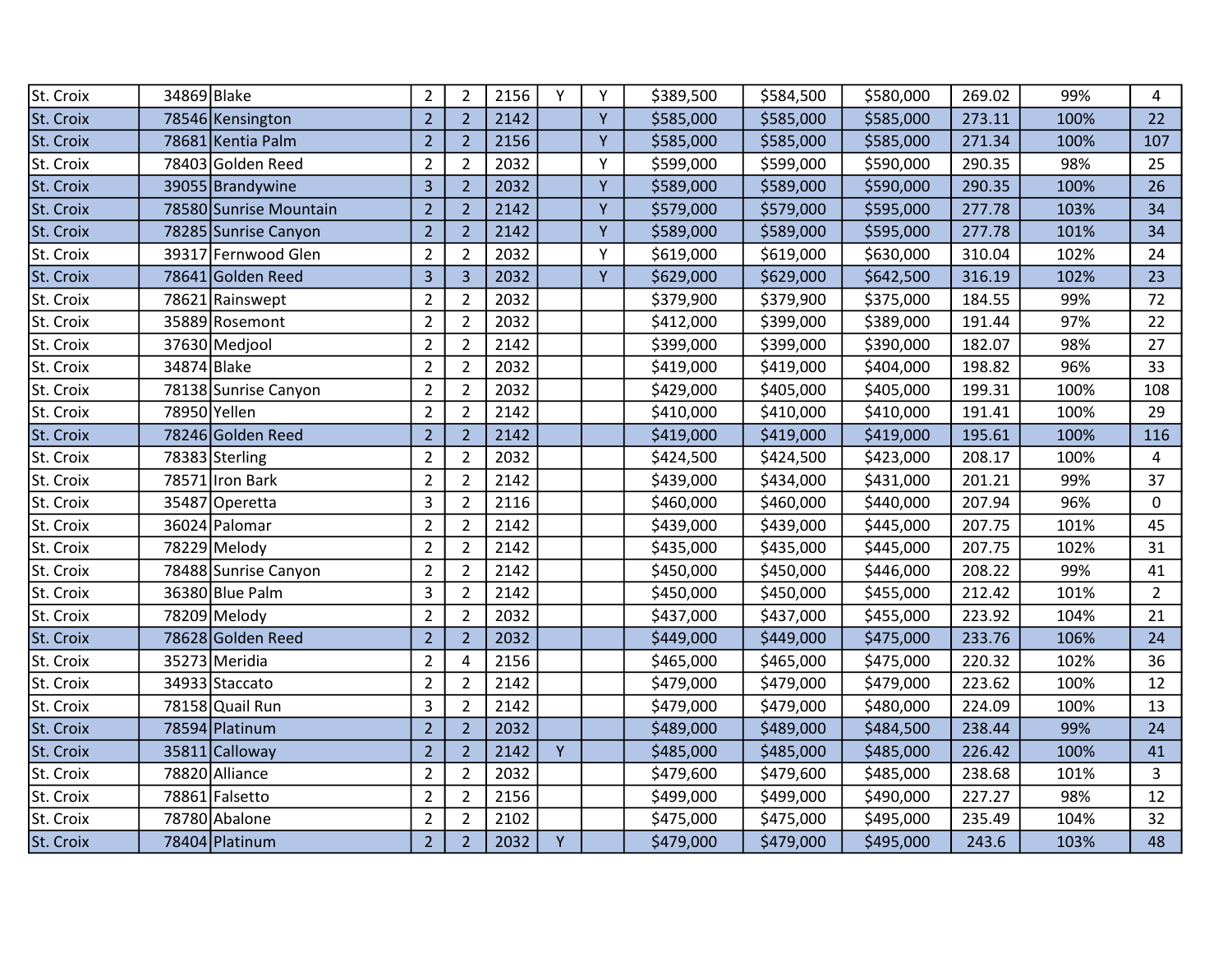| St. Croix        | 78658 Kentia Palm      | $\overline{2}$ | $\overline{2}$ | 2142 |   | \$479,000 | \$479,000 | \$500,000 | 233.43 | 104% | 11             |
|------------------|------------------------|----------------|----------------|------|---|-----------|-----------|-----------|--------|------|----------------|
| St. Croix        | 39359 Blossom          | $\overline{2}$ | 2.5            | 2032 |   | \$479,000 | \$479,000 | \$500,000 | 246.06 | 104% | 12             |
| St. Croix        | 35276 Rosemont         | $\overline{2}$ | $\overline{2}$ | 2142 |   | \$515,000 | \$515,000 | \$512,000 | 239.03 | 99%  | 22             |
| St. Croix        | 39371 Blossom          | $\overline{2}$ | $\overline{2}$ | 2142 | Y | \$489,000 | \$489,000 | \$515,000 | 240.43 | 105% | 25             |
| St. Croix        | 78376 Platinum         | $\overline{2}$ | $\overline{2}$ | 2032 |   | \$519,000 | \$519,000 | \$519,000 | 255.41 | 100% | 24             |
| St. Croix        | 78717 Moonstone        | 3              | $\overline{2}$ | 2116 |   | \$525,000 | \$525,000 | \$525,000 | 248.11 | 100% | 5              |
| St. Croix        | 78280 Gray Hawk        | $\overline{2}$ | $\overline{2}$ | 2102 |   | \$529,900 | \$529,900 | \$529,900 | 252.09 | 100% | 8              |
| St. Croix        | 78150 Sunrise Mountain | $\overline{2}$ | $\overline{2}$ | 2102 |   | \$525,000 | \$536,000 | \$560,000 | 266.41 | 104% | 12             |
| St. Croix        | 78487 Golden Reed      | $\overline{2}$ | $\overline{2}$ | 2032 |   | \$595,000 | \$595,000 | \$570,000 | 280.51 | 96%  | 13             |
| St. Croix        | 78354 Bovee            | $\overline{3}$ | $\overline{3}$ | 2142 |   | \$489,000 | \$489,000 | \$575,000 | 268.44 | 118% | 33             |
| St. Croix        | 39369 Mirage           | 22             | $\overline{2}$ | 2032 | Y | \$610,000 | \$610,000 | \$610,000 | 300.2  | 100% | 0              |
| St. Croix        | 78304 Grape Arbor      | $\overline{2}$ | $\overline{2}$ | 2156 | Y | \$629,000 | \$629,000 | \$630,000 | 292.21 | 100% | 18             |
| St. Croix        | 78748 Sunrise Canyon   | 3              | $\overline{2}$ | 2142 | Y | \$699,000 | \$699,000 | \$722,500 | 337.3  | 103% | 27             |
| St. Croix w/casi | 78708 Kentia           | $\overline{2}$ | 3              | 2340 |   | \$430,000 | \$430,000 | \$435,000 | 185.9  | 101% | 43             |
| St. Maarten      | 38726 Brandywine       | $\overline{2}$ | $\overline{2}$ | 1647 |   | \$329,000 | \$329,000 | \$329,000 | 199.76 | 100% | 23             |
| St. Maarten      | 78619 Iron Bark        | $\overline{2}$ | $\overline{2}$ | 1680 |   | \$360,000 | \$349,900 | \$346,000 | 205.95 | 99%  | 83             |
| St. Maarten      | 78991 Stansbury        | $\overline{2}$ | $\overline{2}$ | 1594 |   | \$358,000 | \$358,000 | \$355,000 | 222.71 | 99%  | 29             |
| St. Maarten      | 78855 Sandalwood       | $\overline{2}$ | $\overline{2}$ | 1680 |   | \$359,000 | \$359,000 | \$363,000 | 216.07 | 101% | $\overline{4}$ |
| St. Maarten      | 78189 Kensington       | 3              | $\overline{2}$ | 1680 |   | \$365,000 | \$365,000 | \$367,000 | 218.45 | 101% | $\overline{2}$ |
| St. Maarten      | 78841 Sandalwood       | $\overline{2}$ | $\overline{2}$ | 1680 |   | \$369,000 | \$369,000 | \$369,000 | 219.64 | 100% | 26             |
| St. Maarten      | 78830 Tangerine        | $\overline{2}$ | $\overline{2}$ | 1664 |   | \$375,000 | \$375,000 | \$375,000 | 225.36 | 100% | 37             |
| St. Maarten      | 78823 Palm Tree        | 3              | $\overline{2}$ | 1664 |   | \$375,000 | \$375,000 | \$375,000 | 225.36 | 100% | 8              |
| St. Maarten      | 78892 Stansbury        | $\overline{2}$ | $\overline{2}$ | 1632 |   | \$385,000 | \$379,000 | \$375,000 | 229.78 | 99%  | 44             |
| St. Maarten      | 78094 Freisha          | $\overline{2}$ | $\overline{2}$ | 1664 |   | \$354,900 | \$354,900 | \$375,000 | 225.36 | 106% | $\overline{2}$ |
| St. Maarten      | 78816 Tangerine        | $\overline{2}$ | $\overline{2}$ | 1664 |   | \$390,000 | \$390,000 | \$380,000 | 228.37 | 97%  | 0              |
| St. Maarten      | 78715 Iron Bark        | $\overline{2}$ | $\overline{2}$ | 1664 |   | \$398,500 | \$398,500 | \$390,000 | 234.38 | 98%  | 27             |
| St. Maarten      | 78748 Stansbury        | $\overline{2}$ | $\overline{2}$ | 1578 |   | \$369,000 | \$399,000 | \$390,000 | 247.15 | 98%  | 218            |
| St. Maarten      | 78841 Sandalwood       | $\overline{2}$ | $\overline{2}$ | 1680 |   | \$395,000 | \$395,000 | \$395,000 | 235.12 | 100% | 63             |
| St. Maarten      | 37679 Medjool          | $\overline{2}$ | $\overline{2}$ | 1678 |   | \$399,000 | \$399,000 | \$399,000 | 237.78 | 100% | 11             |
| St. Maarten      | 78651 Iron Bark        | $\overline{2}$ | $\overline{2}$ | 1680 |   | \$390,000 | \$414,000 | \$410,000 | 244.05 | 99%  | 93             |
| St. Maarten      | 78962 Cadence          | $\overline{2}$ | $\overline{2}$ | 1781 |   | \$425,000 | \$425,000 | \$425,000 | 238.63 | 100% | 31             |
| St. Maarten      | 78145 Providence       | $\overline{2}$ | $\overline{2}$ | 1664 |   | \$429,000 | \$429,000 | \$429,000 | 257.81 | 100% | 19             |
| St. Maarten      | 78919 Nectarine        | 3              | $\overline{2}$ | 1664 |   | \$449,000 | \$449,000 | \$440,000 | 264.42 | 98%  | 53             |
| St. Maarten      | 37283 Mediool          | $\overline{2}$ | $\overline{2}$ | 1664 |   | \$449,000 | \$449,000 | \$449,000 | 269.83 | 100% | 17             |
|                  |                        |                |                |      |   |           |           |           |        |      |                |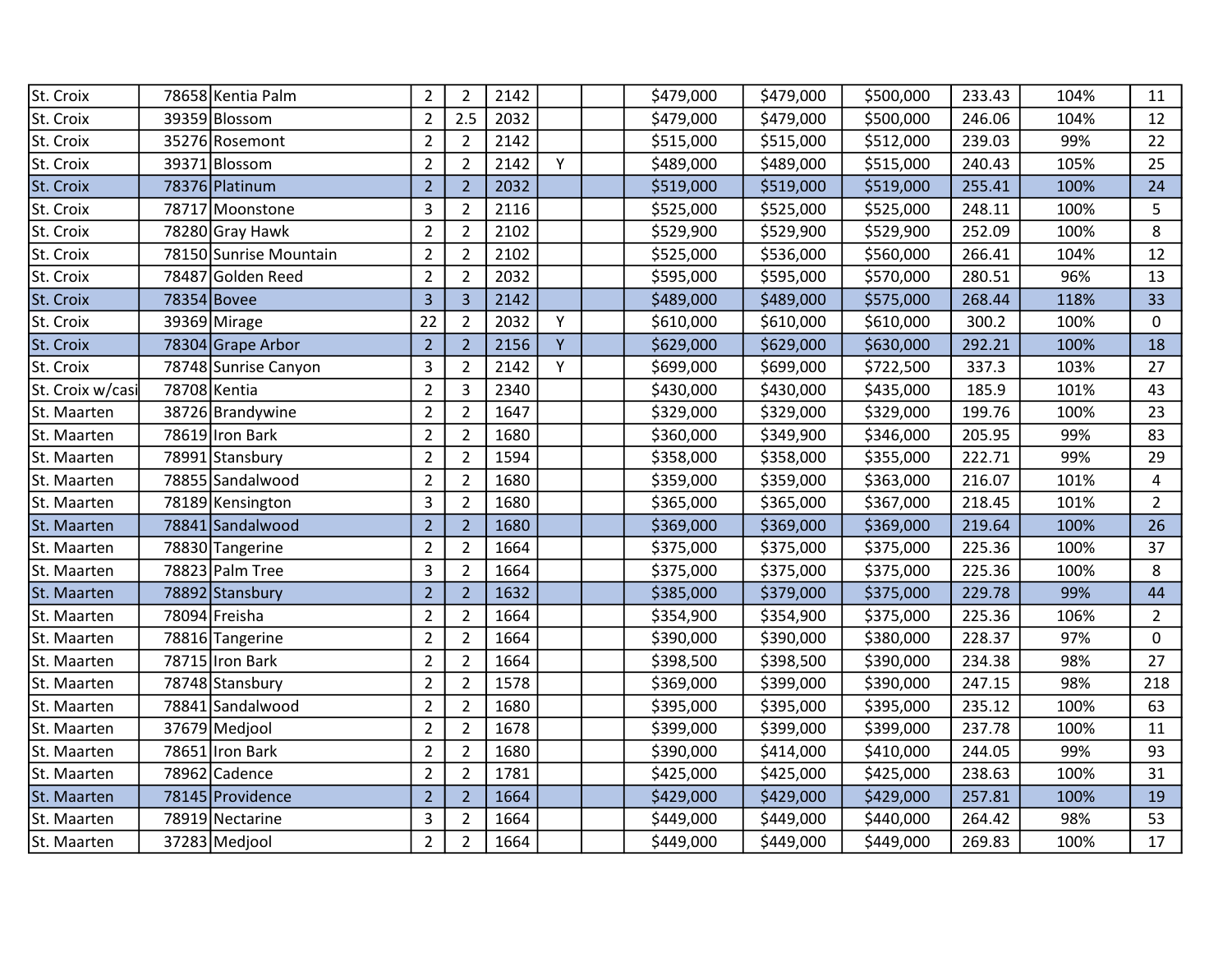| St. Maarten    |             | 78676 Palm Tree      | $\overline{2}$ | $\overline{2}$ | 1578 |   |   | \$445,000 | \$445,000 | \$451,000 | 285.8  | 101% | 31             |
|----------------|-------------|----------------------|----------------|----------------|------|---|---|-----------|-----------|-----------|--------|------|----------------|
| St. Maarten    |             | 36543 Monarch Pass   | $\overline{2}$ | $\overline{2}$ | 1680 |   |   | \$455,000 | \$455,000 | \$455,000 | 270.83 | 100% | 48             |
| St. Maarten    |             | 78322 Vinewood       | $\overline{2}$ | $\overline{2}$ | 1664 | Y |   | \$470,000 | \$470,000 | \$470,000 | 282.45 | 100% | 49             |
| St. Maarten    |             | 37679 Medjool        | 3              | $\overline{2}$ | 1678 |   |   | \$539,900 | \$499,900 | \$492,500 | 293.5  | 99%  | 18             |
| St. Maarten    |             | 78944 Spirito        | 3              | $\overline{2}$ | 1664 |   |   | \$625,000 | \$575,000 | \$560,000 | 336.54 | 97%  | 60             |
| St. Maarten    |             | 78172 Vinewood Drive | $\overline{2}$ | $\overline{2}$ | 1664 |   |   | \$389,900 | \$389,900 | \$379,000 | 227.76 | 97%  | 75             |
| St. Tropez     |             | 37344 Mojave Sage    | $\overline{2}$ | 2.5            | 2588 |   | Y | \$475,000 | \$475,000 | \$481,000 | 185.86 | 101% | 17             |
| St. Tropez     |             | 78596 Kensington     | $\overline{2}$ | 2.5            | 2640 | Y | Y | \$799,000 | \$775,000 | \$735,000 | 278.41 | 95%  | 72             |
| St. Tropez     |             | 37344 Mojave Sage    | $\overline{2}$ | 2.5            | 2588 |   | Y | \$794,500 | \$794,500 | \$760,000 | 293.66 | 96%  | 34             |
| St. Tropez     |             | 78557 Alliance       | $\overline{2}$ | $\overline{3}$ | 2640 |   | Y | \$827,000 | \$827,000 | \$829,000 | 314.02 | 100% | $\overline{0}$ |
| St. Tropez     |             | 78631 Kentia Palm    | $\overline{2}$ | 2.5            | 2588 |   | Y | \$829,500 | \$829,500 | \$839,000 | 324.19 | 101% | 18             |
| St. Tropez     |             | 78244 Arbor Glen     | $\overline{2}$ | 2.5            | 2588 |   |   | \$465,000 | \$459,900 | \$439,000 | 169.63 | 95%  | 87             |
| St. Tropez     |             | 36506 Tallowood      | $\overline{2}$ | 2.5            | 2588 |   |   | \$527,000 | \$527,000 | \$527,000 | 203.63 | 100% | 44             |
| St. Tropez     |             | 37810 Pineknoll      | $\overline{2}$ | 2.5            | 2588 |   |   | \$549,000 | \$549,000 | \$550,000 | 212.52 | 100% | 32             |
| St. Tropez     | 78303 Links |                      | $\overline{2}$ | 2.5            | 2588 | Υ |   | \$610,000 | \$610,000 | \$600,000 | 231.84 | 98%  | $\mathbf{1}$   |
| St. Tropez     |             | 78307 Arbor Glen     | $\overline{2}$ | 2.5            | 2588 | Υ |   | \$589,000 | \$589,000 | \$615,000 | 237.64 | 104% | 24             |
| St. Tropez     | 78240 Quail |                      | 3              | $\overline{3}$ | 2640 |   |   | \$649,000 | \$649,000 | \$625,000 | 236.74 | 96%  | 36             |
| St. Tropez     |             | 78247 Arbor Glen     | $\overline{2}$ | 2.5            | 2588 |   |   | \$679,000 | \$749,000 | \$739,000 | 285.55 | 99%  | 124            |
| Tangier        |             | 78296 Hollister      | $\overline{2}$ | $\overline{2}$ | 1914 |   | Y | \$440,000 | \$490,000 | \$491,000 | 256.53 | 100% | 90             |
| Tangier        |             | 35711 Inverness      | $\overline{2}$ | $\overline{2}$ | 1800 |   | Y | \$579,000 | \$579,000 | \$540,000 | 300    | 93%  | 35             |
| Tangier        |             | 35403 Meridia        | 3              | $\overline{2}$ | 1930 |   | Y | \$579,000 | \$579,000 | \$560,000 | 290.16 | 97%  | 17             |
| <b>Tangier</b> |             | 78620 Valley Vista   | 3              | $\overline{2}$ | 1800 |   | Y | \$669,000 | \$669,000 | \$640,000 | 355.56 | 96%  | 31             |
| <b>Tangier</b> | 36001       | Donny!               | $\overline{2}$ | $\overline{2}$ | 1930 |   |   | \$449,000 | \$449,000 | \$449,000 | 232.64 | 100% | 38             |
| Tangier        |             | 78698 Kentia Palm    | $\overline{2}$ | $\overline{2}$ | 1764 |   |   | \$459,000 | \$459,000 | \$470,000 | 266.44 | 102% | 8              |
| Tangier        |             | 35774 Palomino       | $\overline{2}$ | $\overline{2}$ | 1800 |   |   | \$529,000 | \$529,000 | \$529,000 | 293.89 | 100% | 3              |
| Tiffany        |             | 78423 Prairie Flower | $\overline{2}$ | $\overline{2}$ | 1464 |   |   | \$321,900 | \$315,000 | \$312,000 | 213.11 | 99%  | 84             |
| Tiffany        |             | 78336 Moongold       | $\overline{2}$ | $\overline{2}$ | 1464 |   |   | \$379,500 | \$359,500 | \$350,300 | 239.28 | 97%  | 49             |
| Tiffany        |             | 78306 Moongold       | $\overline{2}$ | $\overline{2}$ | 1464 |   |   | \$398,800 | \$398,800 | \$395,000 | 269.81 | 99%  | 30             |
| Topaz          |             | 78388 Desert Willow  | $\overline{2}$ | $\overline{2}$ | 1322 |   |   | \$315,000 | \$315,000 | \$322,000 | 243.57 | 102% | 45             |
| Topaz          |             | 78398 Desert Willow  | $\overline{2}$ | $\overline{2}$ | 1322 |   |   | \$329,900 | \$329,900 | \$340,000 | 257.19 | 103% | 3              |
| Towle          |             | 78997 Chardonnay     | $\overline{2}$ | $\overline{2}$ | 1475 |   |   | \$312,000 | \$305,000 | \$305,000 | 206.78 | 100% | 20             |
| Towle          |             | 78999 Quiet Springs  | $\overline{2}$ | $\overline{2}$ | 1567 |   |   | \$315,000 | \$315,000 | \$321,000 | 204.85 | 102% | 5              |
| Towle          |             | 78449 Moongold       | $\mathbf{1}$   | $\overline{2}$ | 1475 |   |   | \$349,000 | \$349,000 | \$349,000 | 236.61 | 100% | 25             |
| Towle          |             | 38014 Breeze         | $\overline{2}$ | $\overline{2}$ | 1475 |   |   | \$449,000 | \$449,000 | \$449,000 | 304.41 | 100% | 85             |